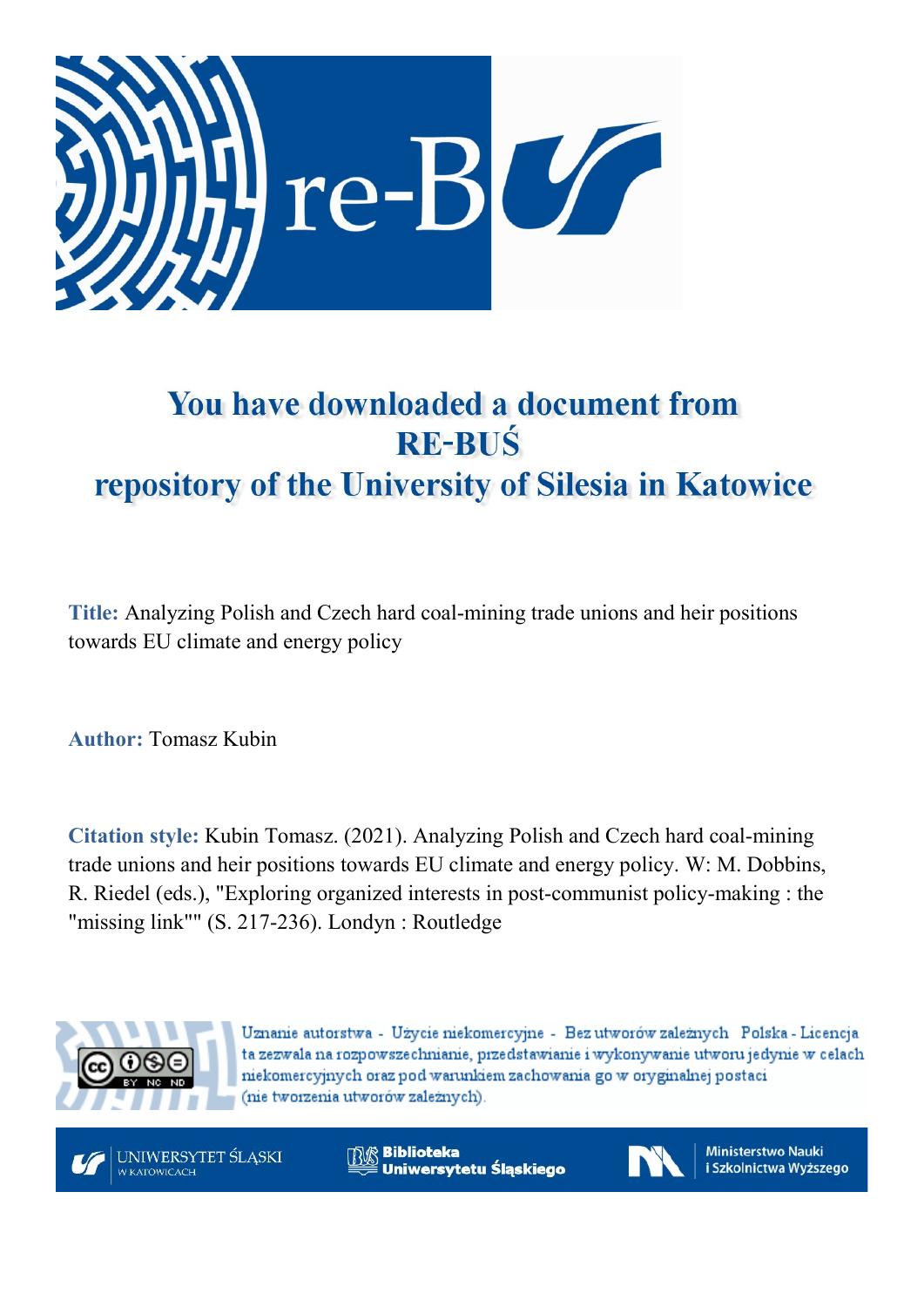# <span id="page-1-0"></span>10 **ANALYZING POLISH AND CZECH HARD COAL-MINING TRADE UNIONS AND THEIR POSITIONS TOWARD EU CLIMATE AND ENERGY POLICY**

*Tomasz Kubin*

#### **1 Introduction**

Climate and energy policy has developed into one of the most important common EU policies. In December 2008, general objectives known as the Climate and Energy 20-20-20 Package were approved by the European Council. It is a set of legally binding acts to ensure that the EU achieves three targets by the year 2020: a 20% reduction of greenhouse gas emissions (from 1990 levels), 20% energy from renewable sources, and a 20% improvement in energy efficiency.<sup>1</sup> At three meetings in 2014, the Council discussed and reaffirmed the EU's efforts to combat climate change and adopted the EU's framework goals by 2030. The goals for renewables and energy efficiency were revised upward in 2018 and now stipulate at least 40% cuts in greenhouse gas emissions (from 1990 levels), at least a 32% share of renewable energy (originally 27%), and at least a 32.5% improvement in energy efficiency (originally 27%). In 2018, the European Commission submitted a proposal for a Multiannual Financial Framework for 2021–2027, proposing a target of 25% of the entire EU budget for climate goals (European Commission, 2018).

A European Green Deal was one of the first objectives of the new President of the European Commission Ursula von der Leyen (2019), and in December 2019, the European Council endorsed the aim of a climate-neutral EU by 2050. However, as stated in the conclusions, "at this stage, one member state cannot commit to implement this objective as far as it is concerned" (European Council, 2019) and the European Council would come back to this problem in June 2020. The conclusions did not include the country's name, but it was Poland, where hard coal is the largest raw material for electricity production. Moreover, Poland is currently not planning to abandon hard coal burning as the primary source of electricity production. The current shape of the energy sector in Poland (and other CEE countries), including high dependence on hard coal, is largely a heritage of the past (Horváthová and Dobbins, 2019). Poland has the largest [DOI: 10.4324/9781003049562-10](https://doi.org/10.4324/9781003049562-10)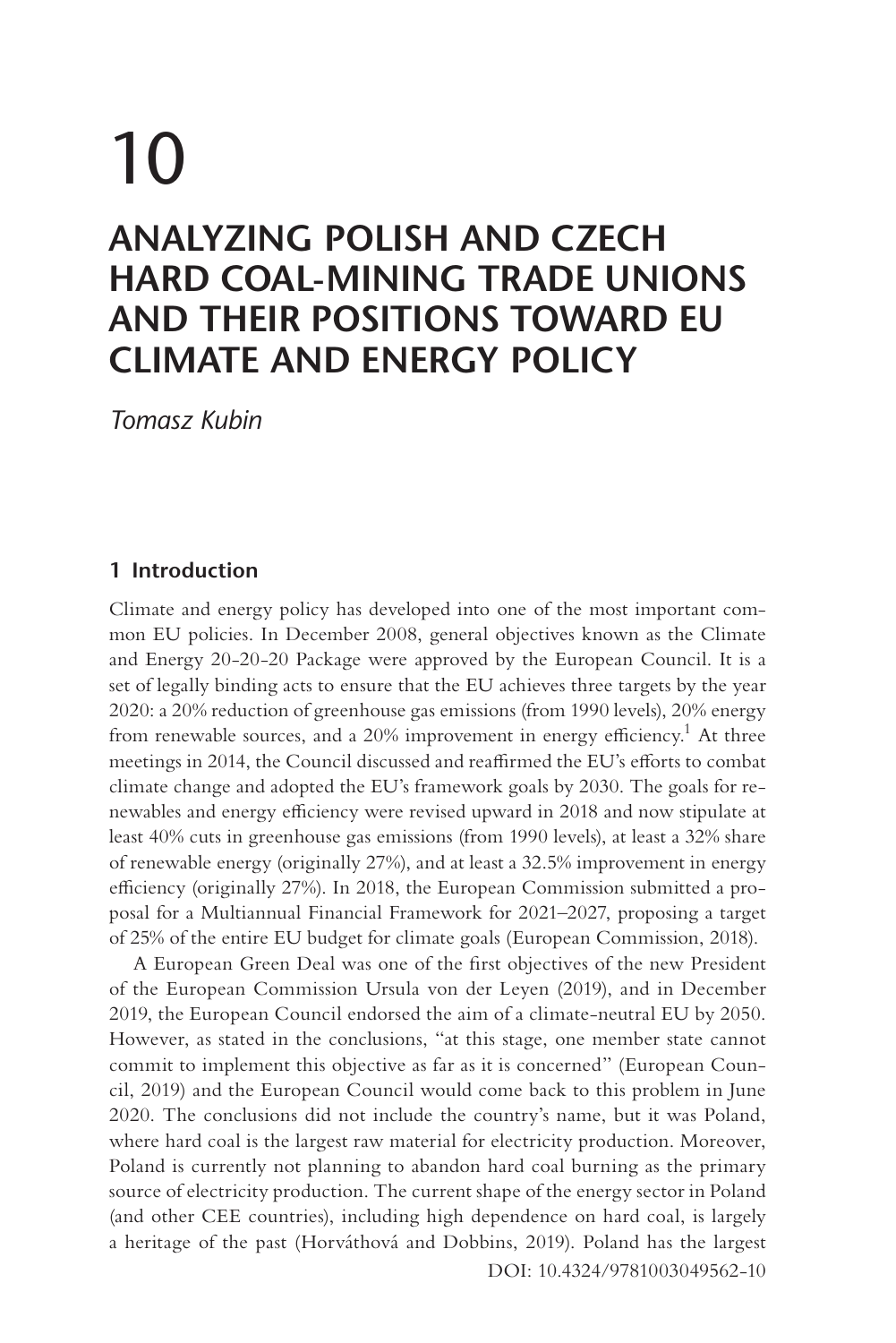amount of hard coal by EU comparison, and it has been one of its most important industries for many decades, long before the 1989 transformation. Later, the size of the hard coal-mining (HCM) sector in Poland decreased, but its political and economic significance remains high. Due to the many active coal organizations and their ties with political parties as well as the strong political polarization of society and political calendar, mining trade unions are among important interest groups in Poland, not least because the social movement and the then trade union "Solidarity" was crucial in overthrowing communism.

The Czech Republic is the EU's second-largest hard coal producer. Together with Poland, Hungary, and Estonia, it blocked the adoption of the climate neutrality target for 2050 at the June 2019 Council meeting. However, the level of hard coal extraction is much lower than in Poland, resulting in its lower economic and political significance. Nevertheless, the policies of these strong coal-mining states directly affect the EU's climate and energy goals. Against this background, this chapter explores how the main organized interests and, in particular, trade unions impact their energy policies and, more specifically, how they shape the Polish and Czech governments' positions on the EU's climate and energy policy.

Drawing on the theoretical literature on interest groups, I explore how HCM trade unions justify their position toward EU climate and energy policy. Following up on Mahoney's observations (2007) that the more attention the public pays to a specific decision, the more difficult it should be for special interest groups to influence outcomes, I explore whether mining trade unions have adopted a specific tactic, i.e., either "silencing" the issue (making it easier for them to achieve their goals) or "publicizing" their position and striving to persuade other social groups. I, then, address to what extent the positions and activities of HCM unions have shaped government policy toward EU climate and energy policy. And, finally, I address why the Czech Republic changed its position at the December 2019 European Council meeting. While doing so, I specifically focus on how organized interests produced different outcomes in both countries.

In the upcoming section, I present my theoretical assumptions. The third section is devoted to the empirical analysis, which explores the trade unions' attitudes toward EU climate and energy policy, the arguments they use, while also assessing their influence on both governments' positions. In the final section, I readdress the research questions. As data sources, I rely on official trade union documents and statements by their leaders. Documents from Polish trade unions were obtained directly from representatives of these unions and/or their websites, while the Czech data on HCM unions were generally available on the internet.

#### **2 Trade unions as organized interest groups – theoretical assumptions**

Interest groups are key actors at the national, regional, and global level (Orach, Schlüter, & Österblom, 2017) as they enable people to express their opinions to decision-makers (Dür & De Bièvre, 2007). Taking into account three criteria –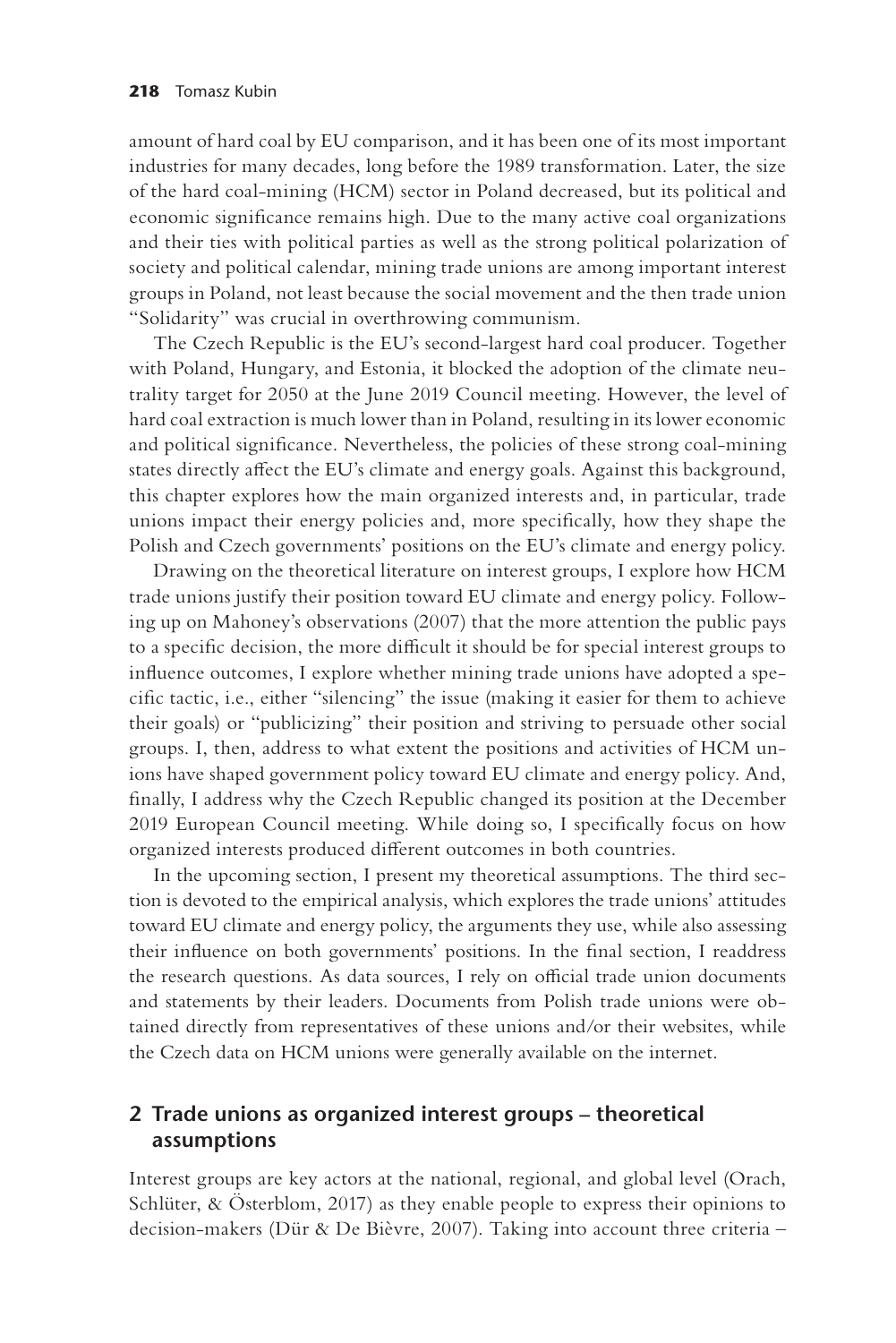organization, political interest, and informality (Beyers, Eising, & Maloney, 2008) – trade unions are among the most prominent interest groups. During the political and economic transformation, the significance of large, formal, membership-based Polish and Czech trade unions has declined, whereas relatively small NGOs have become more important (Ekiert, Kubik, & Wenzel, 2017). Despite this general assessment, trade unions are still relatively vigorous and influential in some sectors, in particular those under state ownership (e.g., education, health care, railways, energy). Their political significance is primarily due to their resources, the high level of unionization in these sectors, their strong commitment to the political process and links to political parties, and their ability to mobilize resources (including organizing strikes, blocking transport infrastructure, and even using violence).

The restructuring of the Polish and Czech HCM sectors has been going on almost continuously since 1990. This was necessary primarily for economic reasons, whereby the general goal was (and still is) to sustain the profitability of coal-mining. Among other things, this has resulted in a decrease in production, the number of active mines, and employment. The objectives of the EU climate and energy policy are the next big challenge for the HCM sector, especially in Poland, which forced the HCM trade unions to take a position and aim to shape government policy.

The social, economic, and political contexts of interest group activity are one of the key factors shaping their real impact on policy outcomes. Hence, how interest groups convey their arguments may be crucial. As Beyers, Eising & Maloney (2008, p. 1106) write, "this aspect is often called political advocacy, which refers to all efforts to push public policy in a specific direction on the behalf of constituencies or a general political idea." We can assume that the more an interest group raises arguments going beyond its own particular interests and that can be recognized by other social groups, the greater the chance of influencing policy outcomes. This strategy may be particularly important regarding energy and climate issues, which *de facto* directly affects all social groups, individuals, and economic sectors. Thus, essentially, every political party aspiring to power takes a stand on energy and climate due to their fundamental importance. Therefore, the right strategy of a given interest group, appropriate instruments for its implementation, and implementation itself are keys to achieving goals.

It is particularly important how significant and present an issue is in the public space in which a given interest group operates. As Christine Mahoney (2007) states, interest group influence may depend on the salience of a given problem, that is, the less notice public opinion pays to a given issue, the greater the chances for the interest group to shape the final policy decision. However, argumentatively "going beyond" its own particular interests, and presenting its activity as defending the interests of other social groups, may also be an effective strategy for interest groups.

In general, though, it is notoriously difficult to measure the influence of organized interests. Yet qualitative comparative analysis (Horváthová & Dobbins,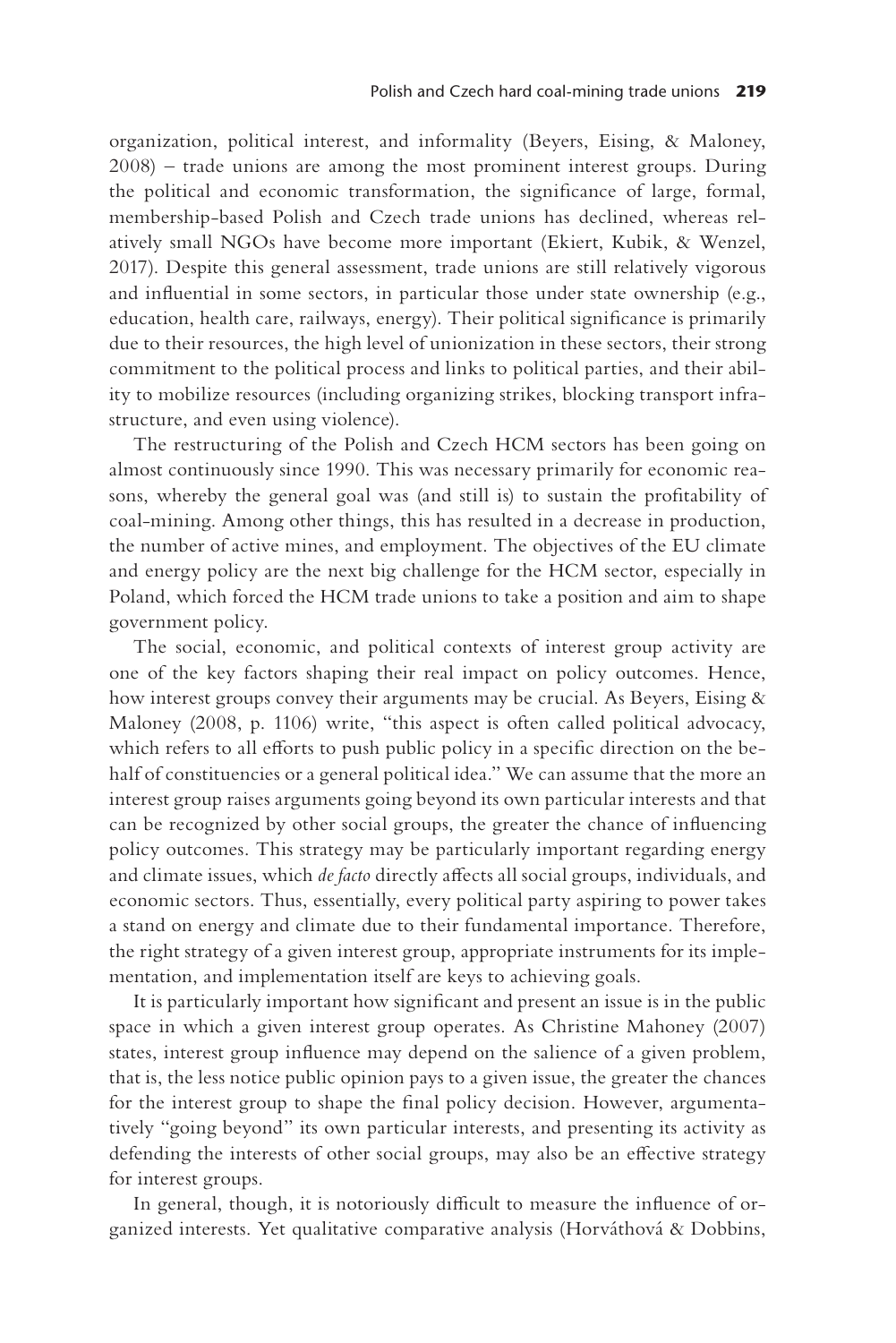<span id="page-4-0"></span>2019) provides a partial solution to this challenge. Following Dür (2008) and taking into account the specifics of the topic of the study and its aims, I, therefore, draw on the preference attainment method. To reconstruct events, it is necessary to identify (1) interest groups and the issues on which they take positions and try to influence policy outcomes, (2) the most important contextual factors, (3) the most important other engaged stakeholders, (4) and the final policy outcome. This helps us to trace the actual impact of interest groups.

In the following, I show that numerous factors were crucial in explaining the divergent developments in both countries. Besides Poland being the largest producer of hard coal and having a large number of workers in this sector, several very important factors explain the advantageous position of HCM trade unions despite the steady decline of the economic importance of coal, i.e., the state's control over the sector, the energy mix based on hard coal combustion, the number, density, and level of organization of mining trade unions, and political involvement and close ties with political parties. Moreover, history is key because "Solidarity" was not only a trade union but, most of all, a social movement opposing the communist authorities. Despite being the second-largest hard coal producer in the EU, the Czech coal-mining sector and trade unions operating in it are much smaller. Its share in energy production is very small, while sector employment is several times lower than in Poland, and general mining production more than 12 times less. There is *de facto* one trade union in the entire hard coal sector, whose influence on political decisions is relatively low.

# **3 Empirical analysis**

Trade unions in Poland are grouped into three confederations: Independent Self-governing Trade Union "Solidarity" (*Niezależny Samorządny Związek* Zawodowy "Solidarność"), All-Poland Alliance of Trade Unions (Ogólnopolskie *Porozumienie Zwia*˛*zków Zawodowych*, OPZZ), and Trade Unions Forum (*Forum Zwia*˛*zków Zawodowych*, FZZ). In terms of significance and political influence, the most important are: National Hard Coal Mining Section "Solidarity" (*Krajowa Sekcja Górnictwa We˛gla Kamiennego "Solidarnos´c´"*), which is the organizational unit of NSZZ *Solidarnos´c´*, Miners' Trade Union in Poland (*Zwia*˛*zek Zawodowy Górników w Polsce, ZZGwP*), belonging to OPZZ, and the Trade Union "Kadra" (*Zwia*˛*zek Zawodowy "Kadra*", *ZZ "Kadra"*), belonging to FZZ.

In 2017, the level of unionization both in Poland and in the Czech Republic was 12%, which was significantly below the European average (28% in 2017). Trade union density has dropped in both countries in recent years compared to 2000: in Poland by 4% and in the Czech Republic by 6.9% (Vandaele, 2019). In Poland, the trade union system is highly pluralistic, and there are about 25,000 individual trade unions. Three-quarters of all company unions belong to one of the three trade union confederations: NSZZ *Solidarnos´c´*, OPZZ, or FZZ (Trappmann, 2012) (see below). According to data for 2012, NSZZ Solidarnos' had around 623,000 members, OPZZ around 793,000 members, and FZZ around 408,000 members.<sup>[2](#page-17-0)</sup>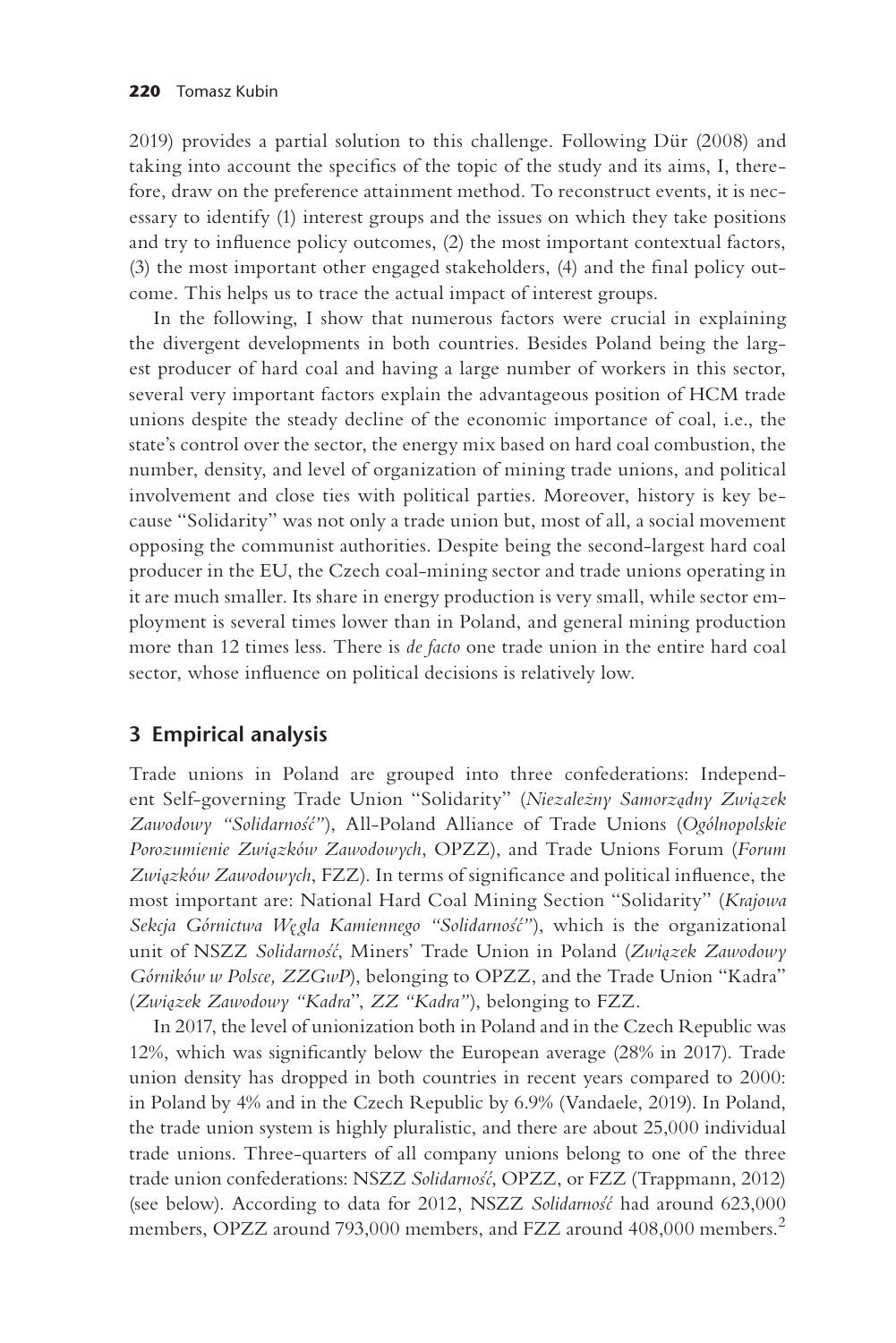The biggest Czech trade union confederation is the Czech-Moravian Confederation of Trade Unions (*Českomoravská konfederace odborových svazů*, ČMKOS). In 2015, 29 trade unions with approximately 287,000 members<sup>[3](#page-17-0)</sup> belonged to ČM-KOS. The most important trade union operating in the HCM sector is the Trade Union of Mining, Geology and Oil Industry Workers (*Odborovy Svaz Pracovníkuº Hornictví, Geologie a Naftového Průmyslu, OS PHGN)*. Within the framework of OS PHGN, there is an Association of Mining Unions (Sdružení hornických odborů, SHO).

#### *3.1 Polish trade unions' positions toward EU climate and energy policy*

Polish trade unions operating in the HCM sector have long been strongly opposed to many key assumptions of the EU's climate and energy policy. For example, in a 2014 letter to the then Prime Minister Donald Tusk, NSZZ *Solidarnos´c´* took the position that EU goals for  $2030$  to reduce  $CO<sub>2</sub>$  emissions and increase the share of renewable energy are "from the point of view of the Polish raison d'état absolutely unacceptable" and would mean the loss of several hundred thousand jobs and an increase in energy prices. (NSZZ Solidarnosć, 2014). In the same year, in a joint petition to Donald Tusk, mining trade unions called for vetoing the so-called second EU energy and climate package, "taking into account Polish socio-economic conditions and the state's energy security" (Związki Zawodowe, 2014a). This view was repeated in the letter of the mining trade unions to the then Prime Minister Ewa Kopacz (Związki Zawodowe, 2014b). All three major mining trade unions – ZZ *Kadra*, NSZZ *Solidarnos´c´,* and ZZG – in Poland called the participants of the February 2018 meeting with the Polish Ministry of Energy "eco-terrorists" (Związki Zawodowe, 2018a).

ZZ *Kadra* recognizes the threats arising from the functioning of the EU Emissions Trading Scheme in Poland, which in its view may result in the loss of hundreds of thousands of jobs. ZZ *Kadra* in 2017 expressed support for the general idea of establishing the Just Transition Fund to supplement the European Regional Development Fund and European Social Fund and being financed from the ETS system in the amount of 2% of revenues (Kadra, 2017).

HCM trade unions in Poland were very active on the occasion of the Katowice COP24 summit in 2018. The international scale of the summit and related events have been evoked by trade unions to convince Polish and foreign public opinion and political decision-makers of their arguments. Cooperation among mining trade unions and a unified position strengthened their message and position in seeking to influence political authorities. Thus, in line with Klüver (2011) and Mahoney (2007), they aimed to build a coalition and raise arguments that could be considered justified by wider social groups.

In the petition of the National Section of Hard Coal Mining NSZZ *Solidarnos'* from January 21, 2019, statements by representatives of the Polish authorities regarding COP24 Katowice were "more or less in line with the mainstream current in COP24 – trend toward decarbonization, phasing out of coal, which for our state, and especially for Upper Silesia and the Dąbrowa Basin, means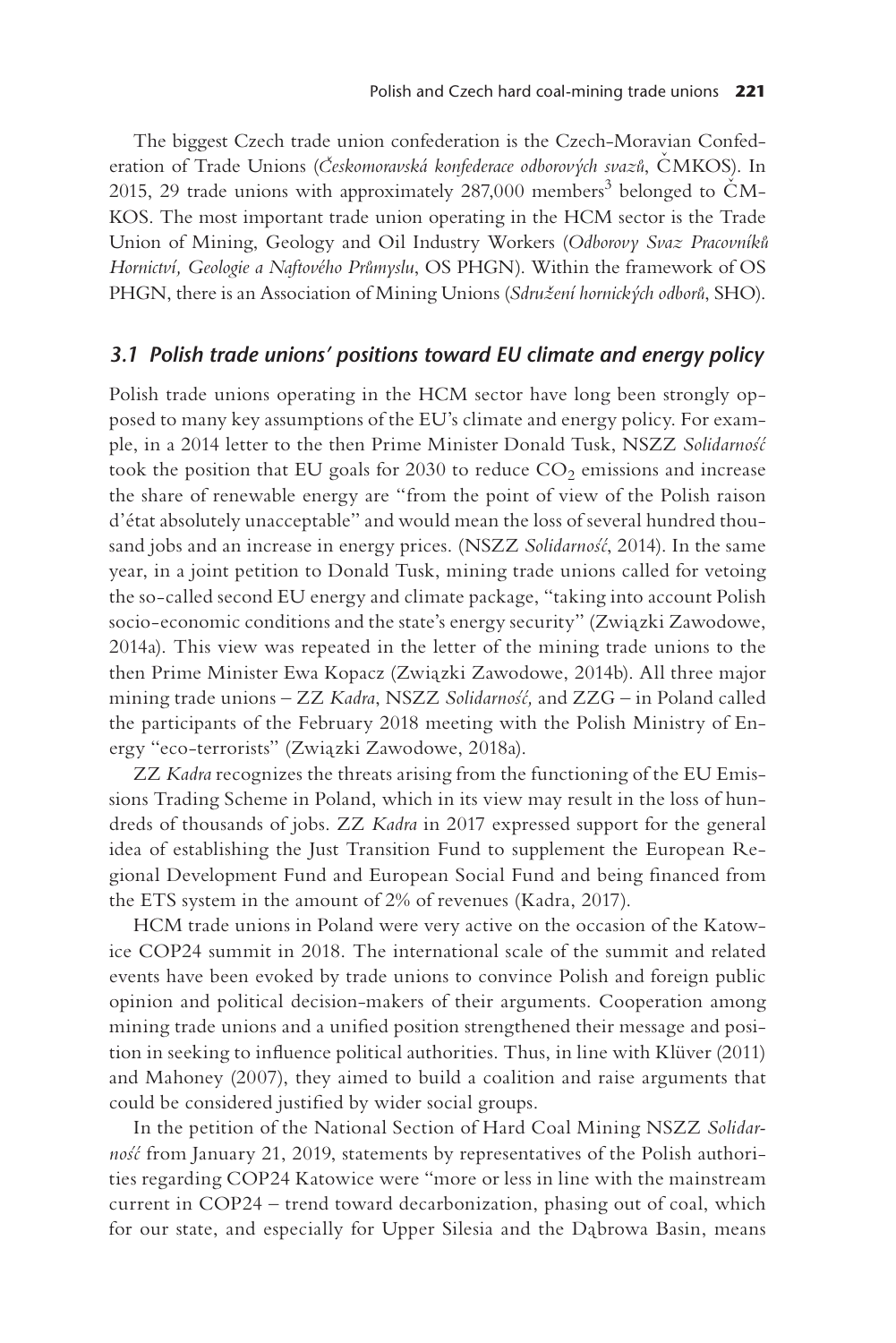economic death and permanent impoverishment of society." The announcement of "a drastic reduction in the share of coal in the Polish energy mix" contained in the Polish Energy Policy until 2040 was also criticized (NSZZ *Solidarnos´c´*, 2019a).

The opposition of the Polish Prime Minister to climate neutrality as a EU goal until 2050, expressed at the June 2019 European Council meeting, was echoed<br>by the Executive Board of the Slasko-Dabrowski Region of NSZZ "*Solidarnos'c*" with huge approval. According to NSZZ Solidarnos', the acceptance of such a plan would mean "a catastrophe for the Polish economy and permanent impoverishment of the inhabitants of our state." The Prime Minister's position was recognized as "the first example of successful pursuit of the Polish raison d'état in the area of EU climate and energy policy in many years" (NSZZ *Solidarnos´c´* 2019b).

In a letter containing comments on the draft Polish energy policy until 2050, ZZ *Kadra* expressed the view that the objectives of the EU climate policy until 2030 for Poland are "unrealistic" and the energy industry based on Polish hard coal and lignite is "the surest investment in the future and security of the state" (Kadra, 2015). According to ZZ *Kadra*, Poland's energy policy should be based on hard coal and lignite, followed only by natural gas and renewable energy sources (Kadra, 2017a).

*Zwia*˛*zek Zawodowy Górników* (Miners' Trade Union) in Poland also took a critical stance and negatively assessed the assumed decline in the importance of hard coal as an energy resource. It argued that Poland's own hard coal and lignite resources ensure the country's energy security and that the reduction of hard coal in Poland's energy policy is already part of the European Commission's policy for reducing  $CO<sub>2</sub>$  emissions. This will result in the need to further restructure the HCM sector, job losses, and thus Poland's loss of energy sovereignty and degradation of the main HCM regions, i.e., Upper Silesia, Małopolska, Lublin (ZZGP, 2015).

#### *3.2 Czech trade unions' positions toward EU climate and energy policy*

In recent years, the trade union operating in the Czech HCM sector has focused on social problems and paid less attention to the EU energy and climate policy. Following the announcement of insolvency by New World Resources (May 2016), the OKD company was nationalized. The mining trade union strongly supported nationalization and blamed all Czech governments after 1991 for OKD's bankruptcy (Stanovisko Sdružení, 2017). OS PHGN mainly focuses on the annual negotiation of collective agreements and higher-level collective agreements (*Kolektivní smlouvy vyššího stupně*). These documents regulate matters related to working conditions, such as working time, remuneration, work safety, etc. Regarding social issues, two very important events in the HCM industry in which OS PHGN was engaged were the reduction of the retirement age for miners and regulation (Act 167/2016) and mitigating the social effects of restructuring or termination of activities of entities dealing in HCM concerning OKD.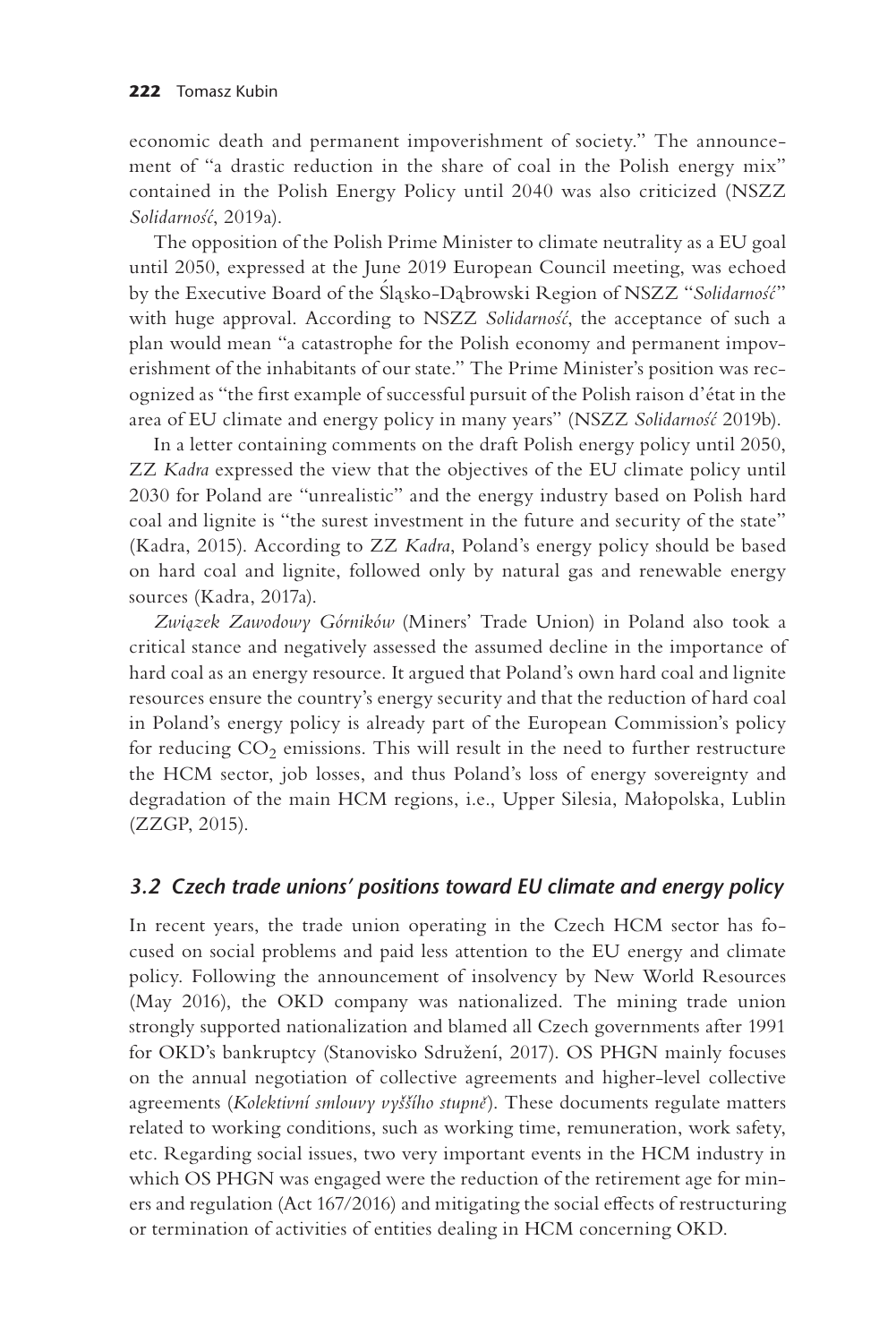<span id="page-7-0"></span>The OS PHGN trade union program neither for 2012–2016 (OS PHGN, 2012) nor for 2016–2020 (OS PHGN 2016a) contains any specific provisions regarding the EU energy and climate policy. Much more important was the content of the call to the Czech Government, which was adopted at the VIII Congress of the OS PHGN in March 2016. According to participants, the state's energy security can only be ensured thanks to its own natural resources, and the greater the independence on imported raw materials, the higher the level of security of the Czech Republic. Trade unionists of OS PHGN called on the Czech government not to succumb to the "mindless" pressure of "ecological fanatics" at the national, European, and global level (OS PHGN, 2016b).

To sum up, the attitude toward the goals of the EU energy and climate policy of all major Polish and Czech HCM trade unions is essentially the same. This also applies to OS PHGN, the *de facto* only Czech HCM trade union. However, it should be emphasized that while Polish mining unions devoted much attention to the EU energy and climate policy, OS PHGN focused on the survival of OKD after the bankruptcy of New World Resources and the (effective) fight for social rights. The position on the EU energy and climate policy was expressed by trade union activists (see Table 10.1).

#### *3.3 HCM trade union arguments justifying their stances*

Based on official documents and interviews with Czech trade union activists $^4$  $^4$  on the internet, Polish and Czech HCM trade unions put forward arguments, which can be categorized as follows (Table 10.1).

It is apparent that the arguments of Polish and Czech mining trade unions coincide and their rhetorical tactic is the same, i.e., although interest groups like trade unions "exclude[…] broad movements and waves of public opinion that may influence policy outcomes" (Beyers, Eising, & Maloney, 2008, p. 1106), mining trade unions refer to arguments that go beyond their particular interests

| Type of<br>argument          | Explication                                                                                                                                                                                                                                                                                                                                                                                                                                                                             |
|------------------------------|-----------------------------------------------------------------------------------------------------------------------------------------------------------------------------------------------------------------------------------------------------------------------------------------------------------------------------------------------------------------------------------------------------------------------------------------------------------------------------------------|
| Related to climate<br>change | "the opinions of scientists regarding the impact of man<br>$\overline{\phantom{a}}$<br>on climate change and the effects of these changes are<br>differentiated" (NSZZ Solidarność, 2019b).<br>- "global warming theses are based on a scientific theory that<br>has not yet been reliably proven" (Sábel, 2017).<br>$-$ "CO <sub>2</sub> can be absorbed by forests" and coal can be used in a<br>way "that does not involve negative environmental impacts"<br>(Społeczny Pre_COP24). |

**TABLE 10.1** Arguments in opposition to EU climate and energy policy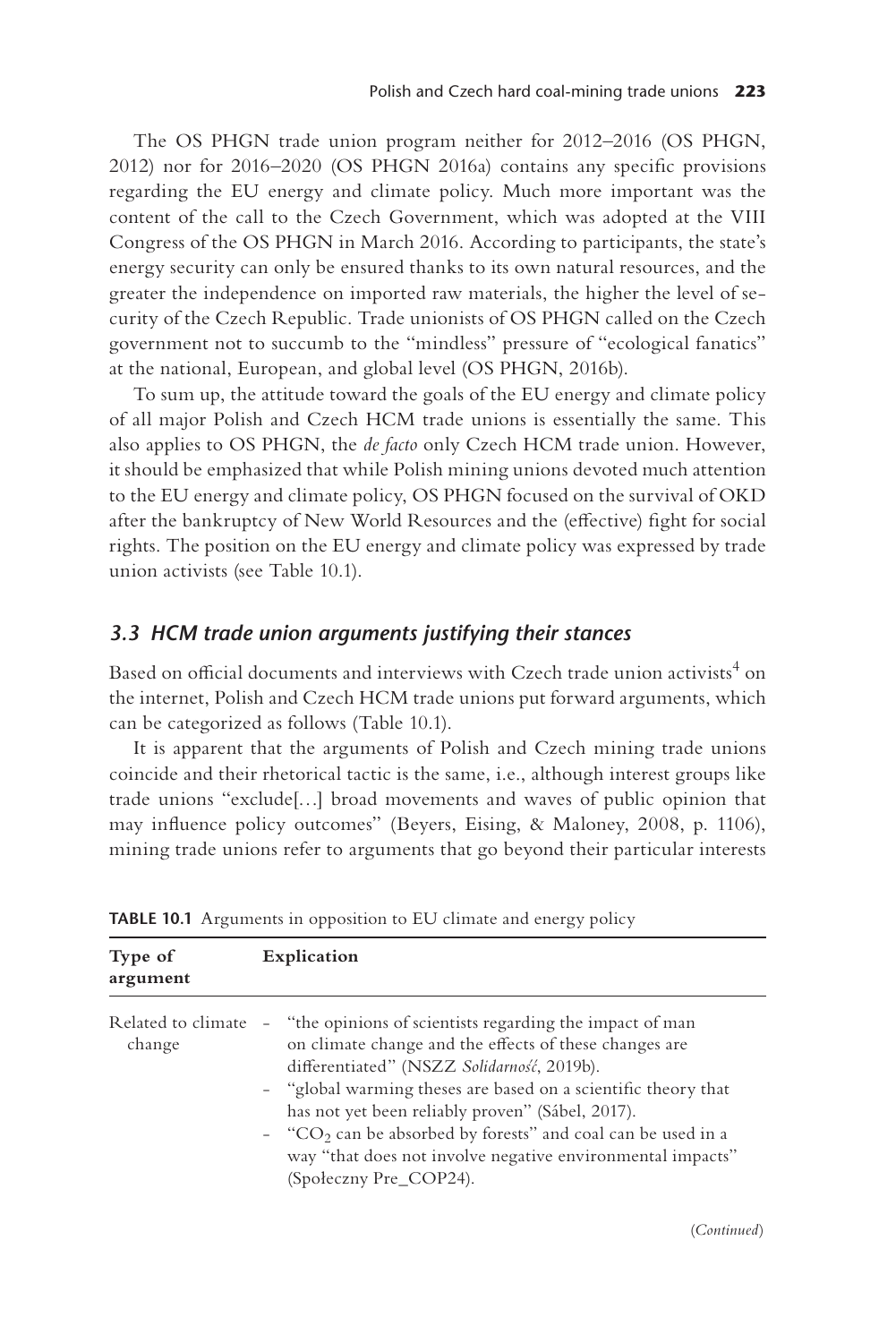| Type of<br>argument                                                  | Explication                                                                                                                                                                                                                                                                                                                                                                                                                                                                                                                                                                                                                                                                                                                                                                    |
|----------------------------------------------------------------------|--------------------------------------------------------------------------------------------------------------------------------------------------------------------------------------------------------------------------------------------------------------------------------------------------------------------------------------------------------------------------------------------------------------------------------------------------------------------------------------------------------------------------------------------------------------------------------------------------------------------------------------------------------------------------------------------------------------------------------------------------------------------------------|
| Related to the<br>desirability of<br>EU climate and<br>energy policy | "the EU has a small share of global CO <sub>2</sub> emissions and thus a<br>$\overline{\phantom{0}}$<br>small impact on the Earth's climate" (Sábel, 2019b).<br>"costs of climate policy should be borne primarily by<br>$\overline{\phantom{0}}$<br>consumers of goods and services containing a carbon footprint<br>from richer countries, and not their producers from poorer<br>countries" (Związki zawodowe, 2018b);<br>"EU policy is the result of lobbying corporations operating in<br>the renewable energy sector" (Sábel, 2019a).<br>"coal burning by utility power engineering does not<br>contribute to the formation of smog in the least" and CO <sub>2</sub> "is<br>not a toxic gas and it has absolutely nothing to do with smog"<br>(NSZZ Solidarność 2019b). |
| State's energy<br>security/<br>independence                          | "EU's climate and energy policy will lead to the EU<br>becoming dependent on imports of natural gas and coal from<br>other states" (Sábel, 2019a).<br>"solar and wind power plants are unreliable" (Sábel, 2017).<br>"considering that Czech nuclear power plants are aging,<br>the need to import natural gas, the instability of energy<br>production from renewable sources to ensure energy security<br>and affordable energy prices for individual consumers and<br>industry, coal will be irreplaceable" (Franta, 2019).<br>"Poland should ensure energy security based its raw materials"<br>(Społeczny Pre_COP24).<br>"COP24 member states should be free to shape their energy<br>mix" (Społeczny Pre_COP24).                                                         |
| Social                                                               | "liquidating hundreds of thousands of jobs" (NSZZ<br>Solidarność, 2019b).<br>"permanent impoverishment of society" (NSZZ Solidarność,<br>2019b).<br>"worsening of the labor market and social security situation"<br>(Kadra, 2015).<br>decarbonization is a "huge threat" for Poland and the future<br>of Polish families (NSZZ, Solidarność, 2019b).<br>"increase in energy prices for households" (Kadra, 2017;<br>Pytlík, 2016);<br>"climate policy and environmental protection must not lead to<br>energy poverty" (Kadra, 2014).                                                                                                                                                                                                                                         |
| Financial                                                            | "very high financial cost - for Poland at least EUR 200<br>billion" (NSZZ Solidarność, 2019b).<br>"stunting economic development" (NSZZ Solidarność, 2019b).<br>"electricity produced from solar and wind power is very<br>expensive" (Sábel, 2017).<br>"higher energy prices" (Związki zawodowe, 2018a).                                                                                                                                                                                                                                                                                                                                                                                                                                                                      |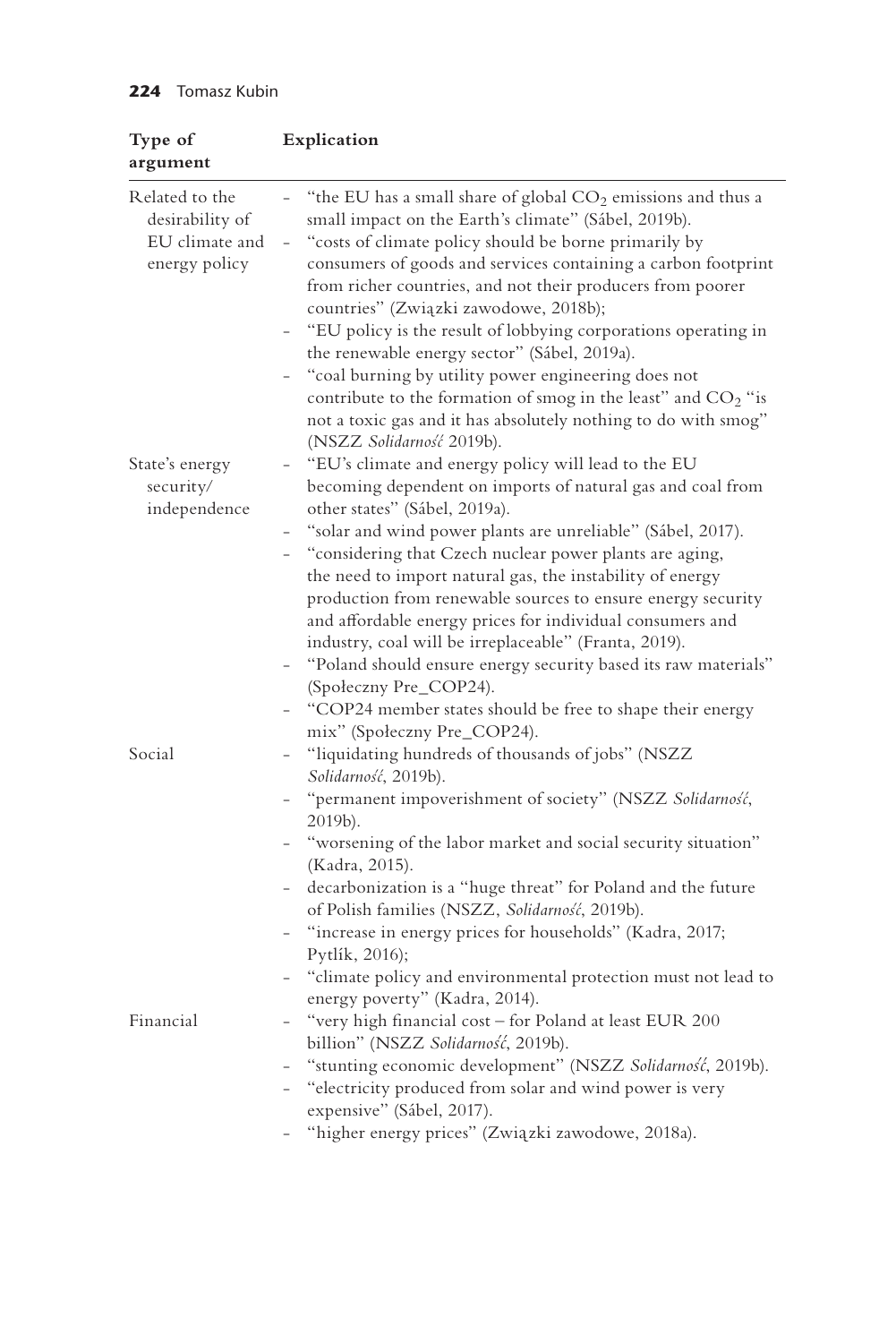| Type of<br>argument                                                                                      | Explication                                                                                                                                                                                                                                                                                                                                                                                                                                                                                                                                                                                                                                                   |
|----------------------------------------------------------------------------------------------------------|---------------------------------------------------------------------------------------------------------------------------------------------------------------------------------------------------------------------------------------------------------------------------------------------------------------------------------------------------------------------------------------------------------------------------------------------------------------------------------------------------------------------------------------------------------------------------------------------------------------------------------------------------------------|
| Related to the<br>nature of the<br>debate on<br>climate change<br>and EU energy<br>and climate<br>policy | - "the discussion on climate change is dominated by<br>propaganda and manipulation" (NSZZ Solidarność, 2019b).<br>- "the public debate is dominated by IPCC reports, treated as<br>revealed truth, not subject to any discussion or verification<br>although IPCC forecasts are not later confirmed by reality"<br>(NSZZ Solidarność, 2019b).<br>- "the EU seems to be ruled by ecological and climatological<br>fanatics" (Sábel, 2019b).<br>- "just transition is only an empty slogan" (NSZZ Solidarnos',<br>2019b).<br>- "avoiding discrimination against states whose economies<br>are particularly dependent on fossil fuels" (Społeczny<br>Pre COP24). |

and embrace the general public. In other words, they aim to extrapolate their positions to other social groups, which are not directly or only indirectly connected with the sector.

#### *3.4 Assessing the impact of trade unions on the Polish and Czech governments' positions toward EU climate and energy policy*

As stated in the theoretical part, the conditions in which interest groups operate and try to influence political decisions are of key importance for assessing their impact. "Interest groups do not develop or operate in a vacuum" (Thomas, 2004, p. 67), and their influence is "highly conditional" (Orach, Schlüter, & Österblom, 2017, p. 91). The first group of factors concerns the size and employment of the hard coal-mining sector for the Polish and Czech energy balance. The basic data for the period 1990–2018 are included in [Table 10.2.](#page-10-0) It should be noted that currently about 83% of all hard coal produced in the EU is mined in Poland. However, the Czech share is only about 6%. What is striking, though, is the very large drop in production, employment and the number of active mines compared to the beginning of the system transformation, both in Poland and in the Czech Republic.

Other key factors affecting Poland's energy and climate policy are its high dependency on coal for electricity production – mainly hard coal (47% in 2018) and brown coal (29% in 2018). As reflected in [Table 10.3](#page-11-0), this is well above the EU average, and the share of electricity produced from hard coal in Poland is by far the highest in the EU. The Czech situation is completely different – it produces only 5% of electricity from hard coal, while lignite (43%) is much more important. The importance of hard coal is greater in the heating sector – in 2014,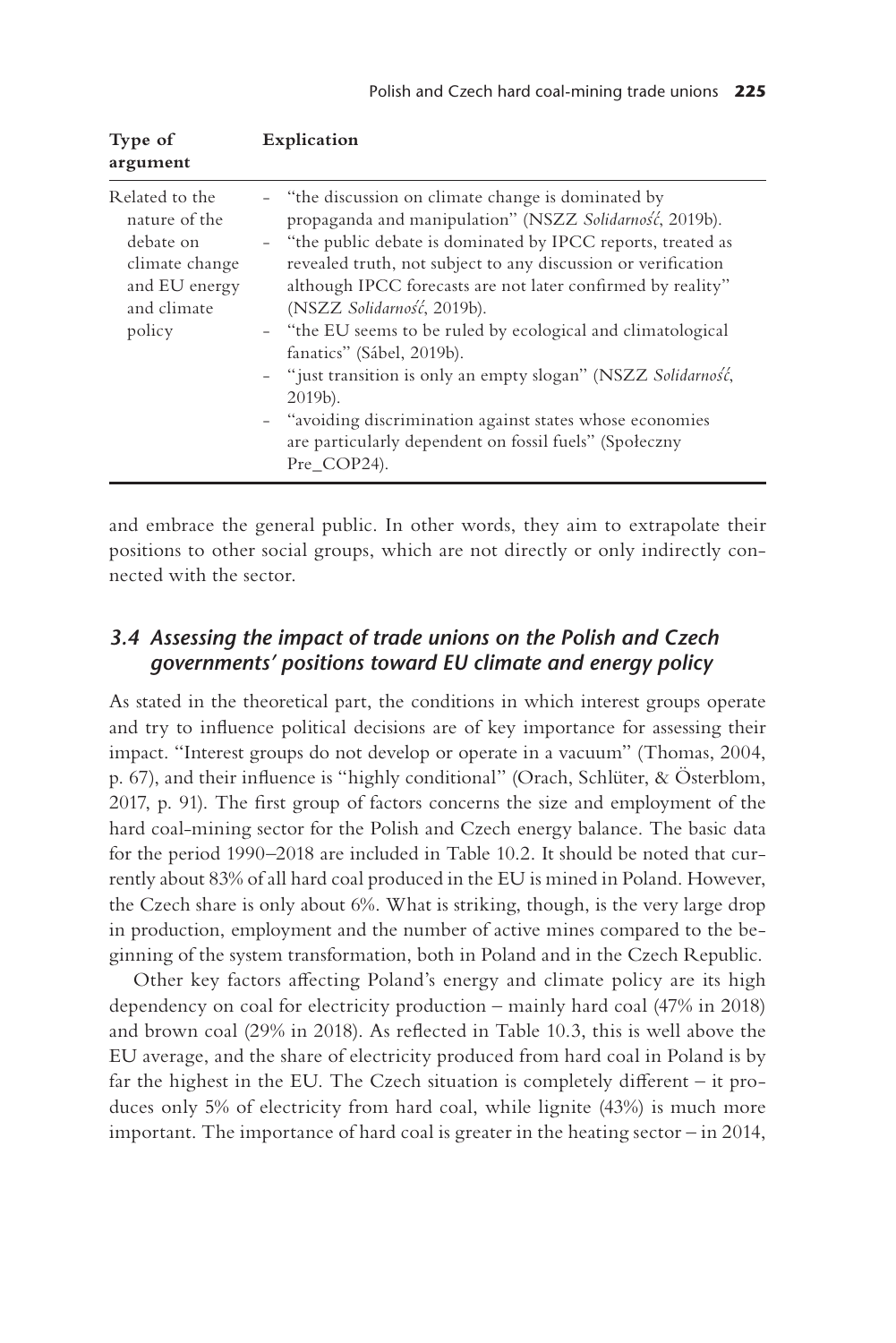|                                        | Year | Poland | Czech<br>Republic | EU    |
|----------------------------------------|------|--------|-------------------|-------|
| Production (Mt)                        | 2018 | 63.4   | 4.5               | 76    |
|                                        | 2013 | 76.5   | 8.6               | 114   |
|                                        | 2008 | 83.4   | 12.6              | n.a.  |
|                                        | 2004 | 99.2   | 13.3              | n.a.  |
|                                        | 1990 | 147.4  | 23.2              | n.a.  |
| Imports (Mt)                           | 2018 | 19.7   | 3.3               | 166   |
|                                        | 2013 | 10.8   | 2.1               | 216   |
|                                        | 2008 | 9.4    | 2.1               | n.a.  |
| Employment (thousand)                  | 2018 | 82.7   | 9.5               | n.a.  |
|                                        | 2004 | 127.1  | 19.6              | 332.9 |
|                                        | 1990 | 387.9  | 71.7              | n.a.  |
| Number of active hard coal mines/units | 2018 | 21     | 3                 | n.a.  |
|                                        | 2004 | 39     | 5                 | n.a.  |
|                                        | 1990 | 70     | 27                | n.a.  |

<span id="page-10-0"></span>**TABLE 10.2** Hard coal in Poland, the Czech Republic and the EU – selected data

*Source*: [https://euracoal.eu/info/euracoal-eu-statistics/](https://euracoal.eu) (21 December 2019), Euracoal (2005), Euracoal (2013), Euracoal (2018), Alves Dias et al. (2018), World Energy Council (2000), Kaczorowski & Gajewski (2008).

it generated 17% of heat (Rečková, Rečka, & Ščasný, 2017). Secondly, the Czech Republic is a significant net exporter of electricity, while Poland consumes more electricity than it can produce and the shortages must be covered by import.

The document *Poland's energy policy until 2040* stipulates that in 2030 about 56%–60% of electricity will be produced from coal in Poland. This means a slow phasing out of coal as a raw material (in 2018 it was 76%, Table 10.2) due to the lack of a real alternative in the short and medium term.

Another significant impediment to a more progressive energy policy is that the government – which HCM unions try to influence – is simultaneously the actual owner of almost all mines in Poland (directly or indirectly through subsid-iaries).<sup>[5](#page-17-0)</sup> The same applies in the Czech Republic, since the only producer, OKD, until 2017 owned by New World Resources NV, was nationalized again. Hence, the Polish and Czech governments play multiple roles simultaneously: they are regulators at the national level, policy-makers at the EU level, and owners. Decisions regarding the state's position in the EU are, therefore, taken by mine owners whose future depends on these decisions. Moreover, the Polish government controls all large energy companies, which are the main recipients of coal from state-owned mines. This causes a conflict of interest – on the one hand, the state as the entity controlling the energy sector is concerned about the cheapest coal supplies (even from imports), on the other hand, it is against the interests of mines, which are also state-owned. As a result, energy companies – whose boards are staffed by political operatives – try to balance between economic rationality and concern for the financial results of enterprises and expectations of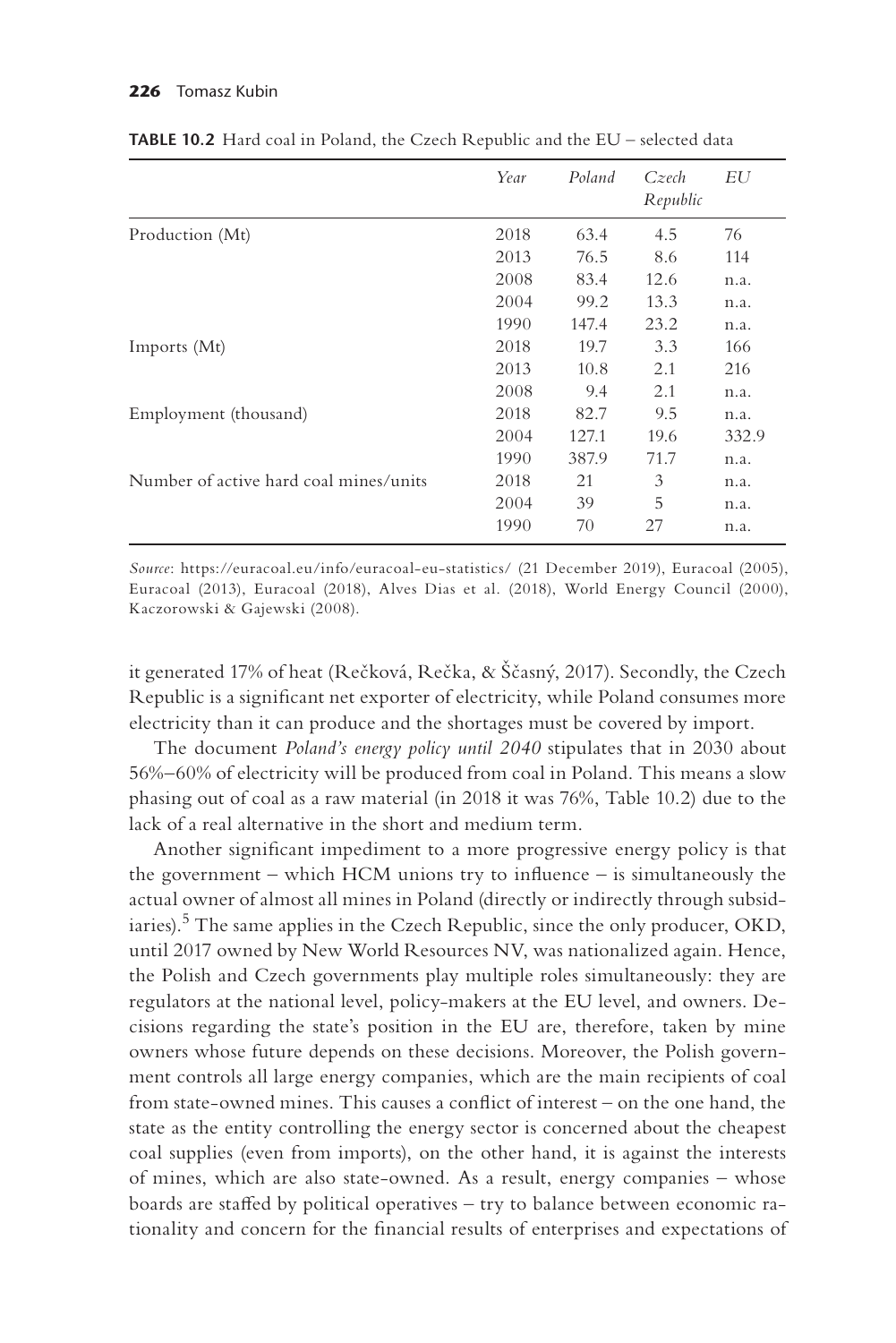| ł<br>j                    |  |
|---------------------------|--|
| l                         |  |
| $\frac{1}{2}$             |  |
| ļ<br>$\ddot{\phantom{0}}$ |  |
|                           |  |
| ]<br>)                    |  |
|                           |  |
|                           |  |
|                           |  |
| î                         |  |
|                           |  |
|                           |  |
| ł                         |  |
|                           |  |
| ĺ<br>I                    |  |
|                           |  |
|                           |  |
|                           |  |
|                           |  |
|                           |  |
|                           |  |
| <br> <br>                 |  |
|                           |  |
| Í                         |  |
|                           |  |
|                           |  |
|                           |  |
|                           |  |
|                           |  |
|                           |  |
|                           |  |
|                           |  |
|                           |  |
|                           |  |
|                           |  |
|                           |  |
|                           |  |
| ີ<br>ຈ                    |  |
| $\frac{1}{2}$             |  |
|                           |  |
| TABLE 10                  |  |
|                           |  |
|                           |  |
|                           |  |

<span id="page-11-0"></span>

|              |                                                                                    |                |                 |                |          |                             |               |                |                |     | Lignite Hard Other Gas Nudear Hydro Solar Wind Biomass Consumption Imports Production<br>coal fossil |                  |                                |
|--------------|------------------------------------------------------------------------------------|----------------|-----------------|----------------|----------|-----------------------------|---------------|----------------|----------------|-----|------------------------------------------------------------------------------------------------------|------------------|--------------------------------|
| Poland       | TWh                                                                                | $^{49}$        | 80              | $\overline{5}$ | $\equiv$ | $\circ$                     |               |                | 13             |     | 175                                                                                                  |                  | 169                            |
|              | ion<br>$%$ of producti                                                             | 29             | $\overline{47}$ |                |          |                             |               |                |                |     | I                                                                                                    |                  |                                |
| Czech        | $\mathbf{TW}\mathbf{h}$                                                            | $\mathfrak{Z}$ |                 |                |          | $\boldsymbol{\mathcal{S}}0$ |               |                |                |     | 73                                                                                                   | $\frac{4}{1}$    | 87                             |
|              | Republic % production                                                              | 43             | $\overline{5}$  |                |          | 34                          | $\mathcal{L}$ | $\mathcal{C}$  |                |     | $\overline{\phantom{a}}$                                                                             |                  | $\begin{array}{c} \end{array}$ |
| <b>EU 28</b> | TWh                                                                                | 300            | 324             | 131            | 614      | 829                         | 344           | 127            | 382            | 198 | 3,276                                                                                                |                  | 3,249                          |
|              | % of production                                                                    | $\circ$        | $\overline{10}$ | $\overline{a}$ | 19       |                             | $\Box$        | $\overline{a}$ | $\overline{c}$ |     |                                                                                                      | $\frac{26}{0.1}$ |                                |
|              | Source: Agora Energiewende, Sandbag (2019) and own calculations (% of production). |                |                 |                |          |                             |               |                |                |     |                                                                                                      |                  |                                |

Polish and Czech hard coal-mining trade unions **227**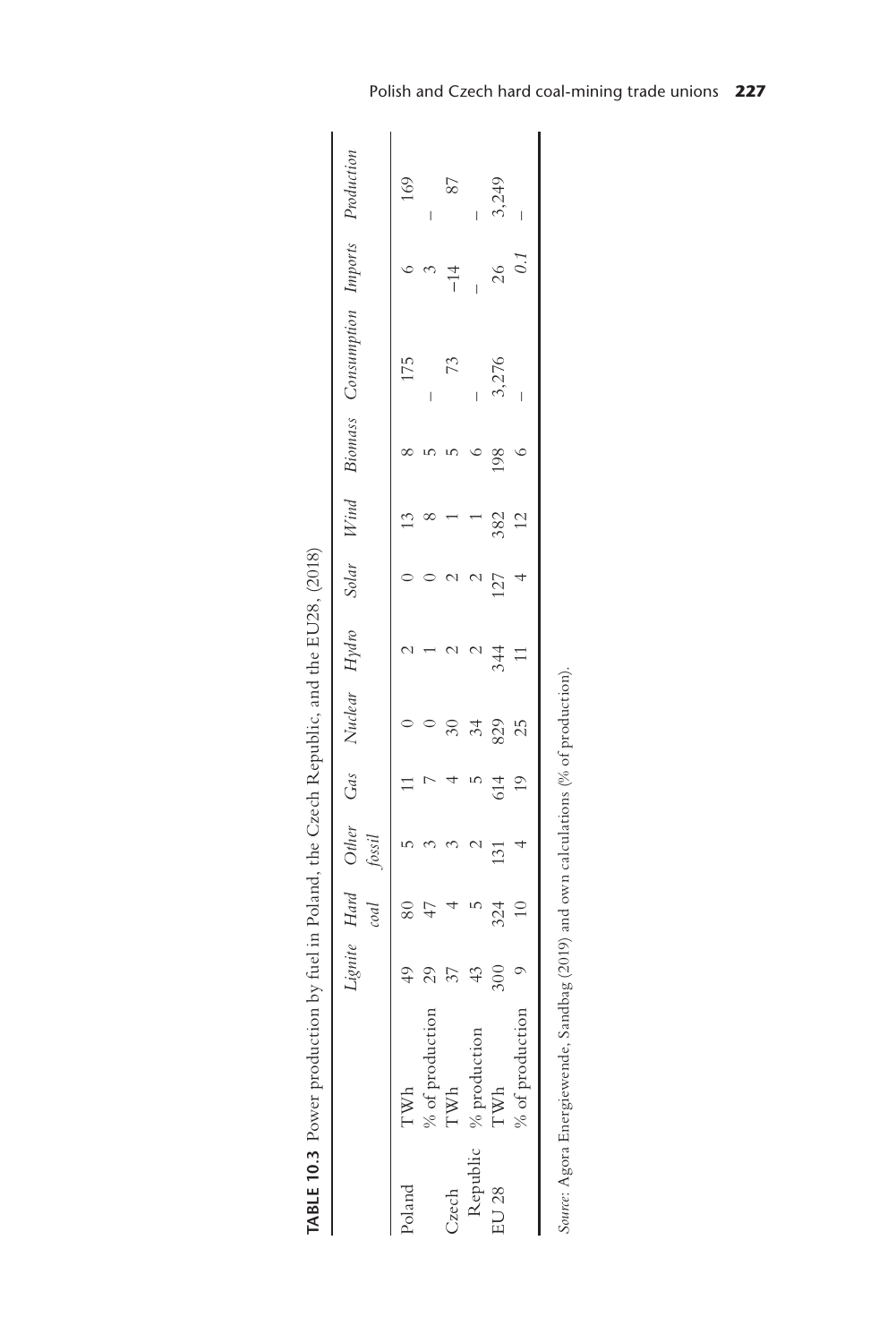<span id="page-12-0"></span>political authorities, that are under pressure from the hard coal sector and which primarily have political goals in mind.

It should also be noted that, currently, about 80,000 people work directly in the Polish HCM sector and about 400,000 jobs in enterprises are linked to mining (according to the Polish Mining Chamber of Industry and Commerce)[.6](#page-17-0) A phasing out of coal, therefore, would be a very serious challenge not only for miners but also for many people in other enterprises. This again justifies the tactics of extrapolating to other social groups than just those employed directly in mining.

Altogether, especially in Poland, mining trade unions have greater resources (financial, human) and are able to mobilize larger and more politically significant social groups than ecological organizations and interest groups working for the renewable energy sector. The livelihood of several hundred thousands of families is directly and indirectly connected with the mining sector. Hence they constitute a very significant group of voters, who are particularly important in strongly polarized Polish society. It is additionally worth noting that both countries' green parties play virtually no political role. This is a distinct difference to western European countries, and to some extent, this reflects the dominant social views on issues regarding energy sources and environmental protection.

# *3.5 C ontrasting the Polish and Czech governments' positions on the EU climate and energy policy*

How do we explain the Czech government's turnaround and ultimate acceptance of the EU's policy of climate neutrality until 2050? In December 2019, before the European Council meeting, Prime Minister Andrej Babiš pointed out that without the activities of other states, EU activity regarding  $CO<sub>2</sub>$  reduction would be ineffective, that this would mean very high costs for the Czech Republic and would not be possible without EU financial assistance. He stressed that reducing greenhouse gas emissions must not threaten the competitiveness of EU economies. Representatives of the Czech authorities declared that by 2050 they want to increase electricity production in nuclear power plants and from renewable sources[.7](#page-17-0) And according to Popp, trade unions in Czech Republic representing coal miners "have a strong influence on climate and energy policy and are strongly opposed to any measure that might impact coal. They have close ties to the government" (Popp, 2019, p. 5).

There seem to be several fundamental reasons for the Czech Republic's retreat from its initial stance. First, its energy mix contrasts with Poland's, as reflected in [Table 10.3.](#page-11-0) The need to import electricity significantly hinders the transition from hard coal in Poland – simply, in the absence of sources of electricity production other than coal (hard coal and lignite), there is no short- and mediumterm substitute for this raw material. Theoretically, the Czech Republic could completely give up electricity generation from hard coal without significantly reducing its energy security. However, in Poland, the situation is different. On the demand side, what will cause its growth is economic development (the estimated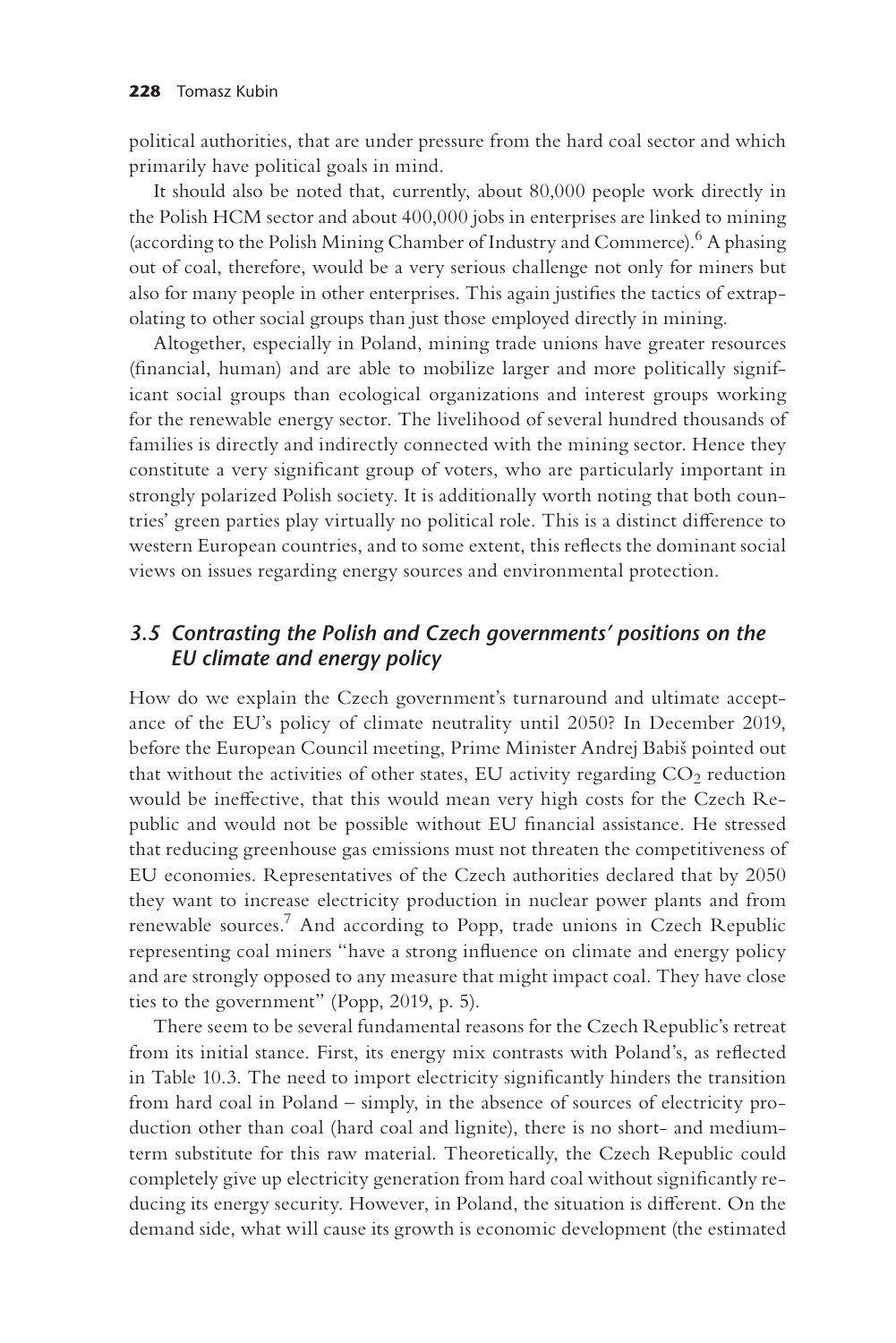<span id="page-13-0"></span>increase in electricity demand for this reason is approx. 2%–3% per year), urbanization of large- and medium-sized cities resulting in an increase in demand for system heating (approx. 3%–4% per year) and the possible development of electromobility. On the supply side, the oldest power units that cannot be modernized will be phased out.

Even assuming the dynamic development of renewable energy sources and taking into account the current state of affairs and financial capabilities, it is not possible for Poland to soon abandon coal as an energy source. Furthermore, in recent years (2017–2019), a few new coal units have been built or are still under construction: 1,075 MW unit at Kozienice power plant, two 905 MW units at Opole power plant, 910 MW unit at Jaworzno III power plant, 496 MW unit at Turów power plant, and 1,000 MW in Ostrołęka C power plant.<sup>[8](#page-17-0)</sup>

Against this background, Polish mining trade unions not only strongly defend the extraction of coal, but also oppose measures that could impact its future importance for energy production. In 2016, NSZZ *Solidarnos'c* took a very clear position regarding the Polish energy mix: "there never was, there is not, and there can never be approval on our part regarding the construction of a nuclear power plant." This position is justified by the risk of failure and its consequences and the lack of social acceptance (NSZZ Solidarnos<sup>2</sup>, 2016).

Summarizing, the position of the Polish government toward the EU energy and climate policy is the result of both the political significance, mobilization, activity and cooperation as well as a unified position on this matter of mining trade unions, and favorable objective conditions. The most important is the Polish energy mix, as fundamental change and phasing out coal would take many years and require significant investments. The Czech situation is different. In accordance with the energy policy of the government, "the aim of the Czech Republic in the area of energy and climate protection is to ensure the transition to a competitive low-carbon economy and to reduce the dependence on fossil fuels" (The Office of the Government of the Czech Republic, 2015, p. 39). In 2020, the share of hard coal in total final energy consumption was to be only 2.7%, and in 2040, 2.3%. In total gross electricity production, the share of hard coal in 2020 is 4.6%, and in 2040, it should be 2.2%. The share of hard coal in the heat supply in 2020 is 15.3%, and in 2040, it should decrease to  $10\%$  (Ministerstvo Prumyslu a Obchodu, 2014). Thus, even though the Czech Republic has typically taken a skeptical stance on low-carbon development, it has often cooperated with the Visegrád Group countries in blocking European climate ambitions. However, it is somewhat more progressive than Poland regarding the EU Emissions Trading System (ETS) and energy efficiency (Popp, 2019, p. 4).

An additional reason is trade union politicization. Informality is a characteristic feature in the sense that interest groups do not normally seek public office or compete in elections, but pursue their goals through frequent informal interactions with politicians and bureaucrats (Beyers, Eising, & Maloney, 2008). "However, many nonpolitical interest groups are forced to become politically active because there is no other way to protect or promote the interests of their members or an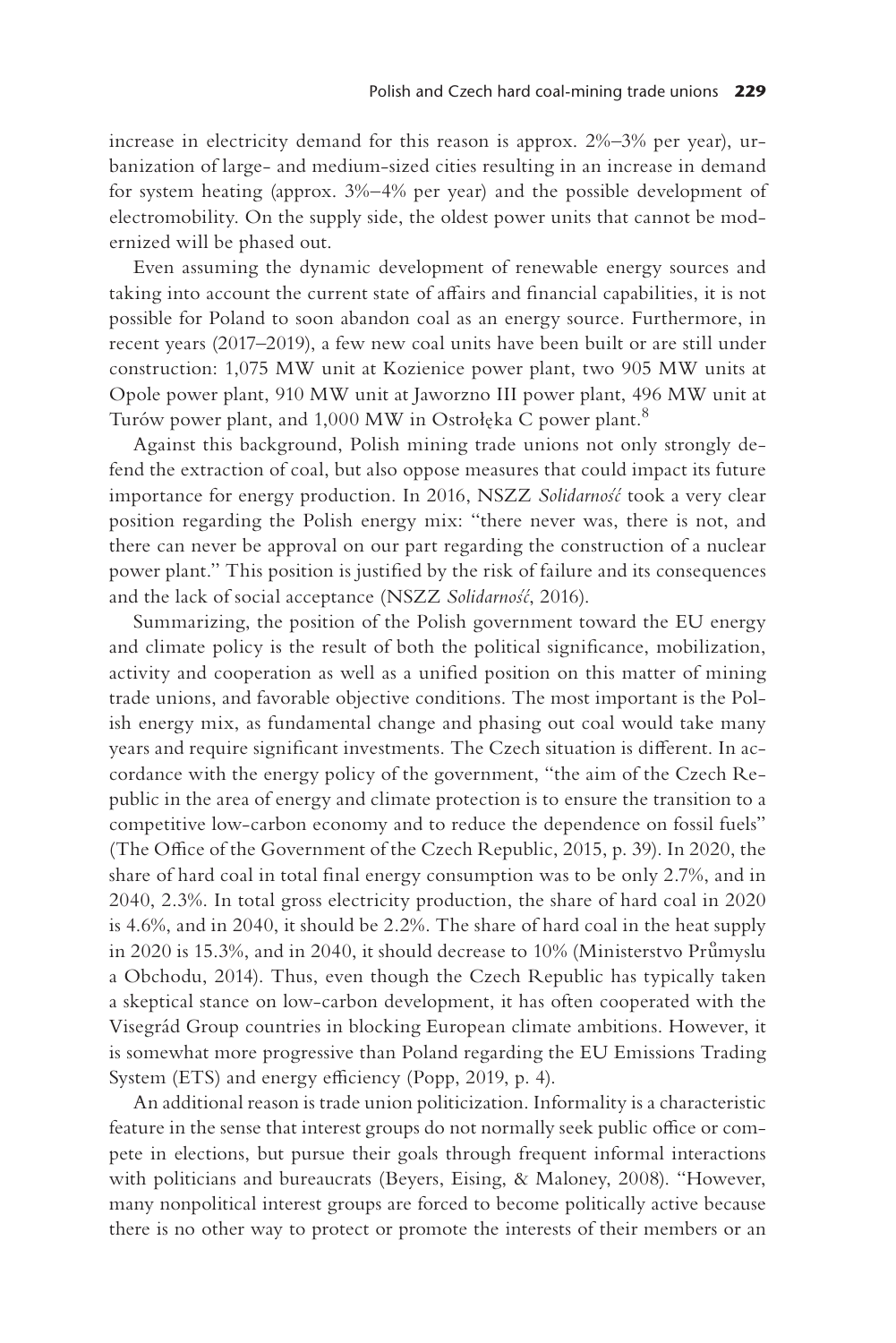organization such as a business" (Thomas, 2004, p. 8). Consequently, the Polish trade union movement is strongly politicized. This situation dates back to 1989 and even earlier, when, in the 1980s, NSZZ Solidarnos' was not only a trade union but also a social movement opposing the communist authorities. In the 1990s, trade unions saw and treated political parties and parliamentary representation as a tool of political influence. Several Polish political parties have emerged from the trade union movement, and trade union activists frequently enter politics (Zientara, 2009). Roughly speaking, NSZZ Solidarnos' ideologically is center-right and/or right-wing and officially supported the conservative Law and Justice party (*Prawo i Sprawiedliwos´c´*) in parliamentary elections and their candidates in presidential elections. Since 2015, NSZZ *Solidarnos´c´* has become an even stronger ally of Law and Justice. OPZZ is ideologically on the left or center-left and is politically closer to left-wing parties (Democratic Left Alliance, Left Together, Labor Union). FZZ is generally centrist. The most important opposition political party in Poland – Civic Platform – is not linked with any trade union.

These circumstances have very strong practical significance. At a time when the Polish government had to make a decision regarding its position on the EU's climate and energy policy, Poland was *de facto* in a permanent election campaign. In 2018, local elections were held; in 2019, elections to the European Parliament (spring) and the national parliament (autumn); and in 2020, presidential elections. Under the conditions of very strong rivalry and political polarization in Poland, the Law and Justice government could not risk losing the support of mining trade unions.

In the Czech case, only 9,500 people work in mines (of which approx. 20% are Poles), which significantly weakens the strength of their political impact. The potential reduction in employment or even the closure of all mines will not have such negative social and political effects as in Poland. Czech trade unions had much less influence on politics after 1989 than Polish trade unions (especially "Solidarity"), and the links between Czech trade unions and political parties are much weaker. "Formally and institutionally independent of any political parties, CMKOS's position is closest to the Czech Social Democratic Party" (Drahokoupil & Kahancová, 2017, p. 9). It is one of the most important Czech political parties after 1989, and since 2018, it has again joined the government led by Andrej Babiš, but in the 2017 elections, it received only 7.27% of the vote.

In addition, past experiences are very important. In Poland, the restructuring of the hard coal-mining sector was very turbulent and accompanied by numerous conflicts between the government as the owner of the mines, on the one hand, and miners and trade unions on the other hand, including the use of force during demonstrations by both parties, i.e., by trade unions and the police. In the Czech Republic, in turn, coal-mining restructuring was relatively calm: "in the Ostrava region, the miners' union cooperated with the government – and the government consulted with the union – which led to a peaceful process of restructuring despite the significant decline in employment" (Bruha, Ionascu, & Jeong, 2005, p. 4).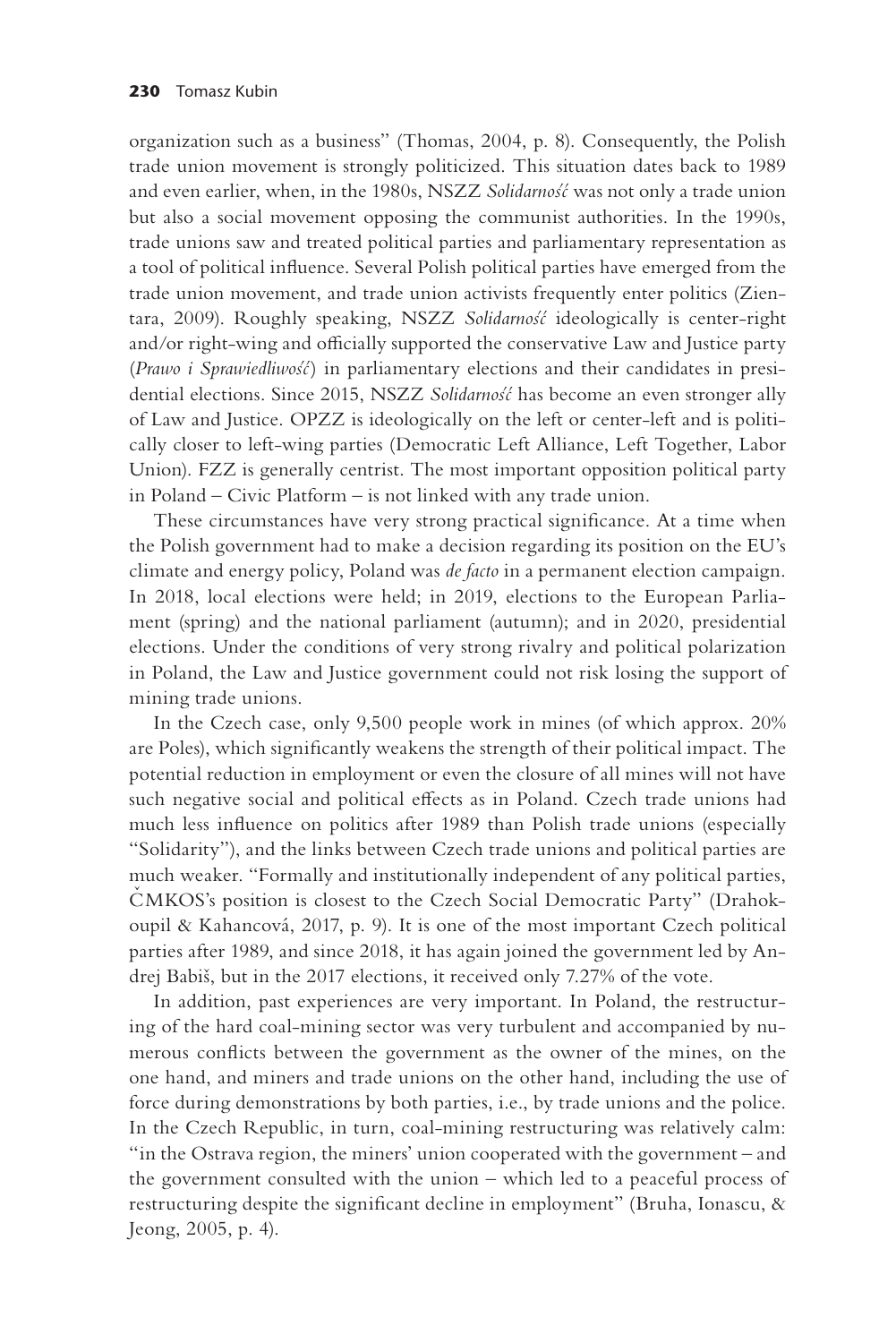<span id="page-15-0"></span>The third reason relates to differences in the Polish and Czech trade union systems. One of the most important features of the Polish trade union movement is its fragmentation. The hard coal-mining sector is among the economic sectors with the highest level of unionization, in which several dozen trade unions are active. Very characteristic of the trade union movement in Poland is that it is already very pluralistic. This means not only that there are very many trade unions, but also that in many enterprises, there are several or even several dozen trade unions acting simultaneously. This is most evident in sectors where enterprises are primarily state-owned such as HCM. According to the latest available data, in 2014 in Poland, 72% of the total employees in the "mining and quarrying" sector belonged to trade unions, which was the highest union density ratio by sector (GUS,  $2015$ ).<sup>9</sup>

The very high level of unionization, exceeding several times the national average, with several dozen trade unions operating in one mine, and employees belonging to more than one union causes constant competition and rivalry between trade unions. Thus, in practice, trade unions sometimes try to outbid one another when raising claims (e.g., wage increases, defense of endangered jobs, protests against mines liquidation, conditions of mining restructuring, conditions of employment, opposition to hard coal import, opposition to mine privatization plans, pressure for financial public support). Besides political involvement, trade unions in Poland recently frequently initiated collective disputes and organized various types of protests, demonstrations, petitions, demands, etc.

Another very significant difference in the Czech Republic is the predominance of a one-workplace-one-union principle, a legacy of decentralization after 1990 that eliminates such motivations in trade union activities as in Poland (Veverkova & Wegenschimmel, 2016). The most prevalent level of collective bargaining is the company level. It is worth adding that, as Mansfeldová writes, strikes are relatively very rare. Trade unions rather tend to declare a strike alert, which is announced during collective bargaining (Mansfeldová, 2015). In Poland, after Law and Justice came to power in 2015 supported by "Solidarity", there were no strikes or very radical forms of protests (during the rule of the Civic Platform in 2007–2015, there was even physical violence used by miners and the police). However, mining trade unions almost always organized forms of protests such as petitions, mass crew demonstrations, underground protests, roadblocks, railway blocks, crew occupation of the mines' offices, strike alerts, or strike referendums.

Therefore, taking into account the energy mix and the much smaller economic importance of HCM and the much smaller political importance of mining trade unions than in Poland, the Czech government changed its position of June 2019 and jointly declared the objective of climate neutrality with other EU countries – except for Poland. Two other very important factors are, first, a very large reduction in coal and lignite stipulated in the Czech Energy Policy until 2040 (Ministerstvo Průmyslu a Obchodu, 2014). Second, moving away from coal will enable the use of the financial resources from the Just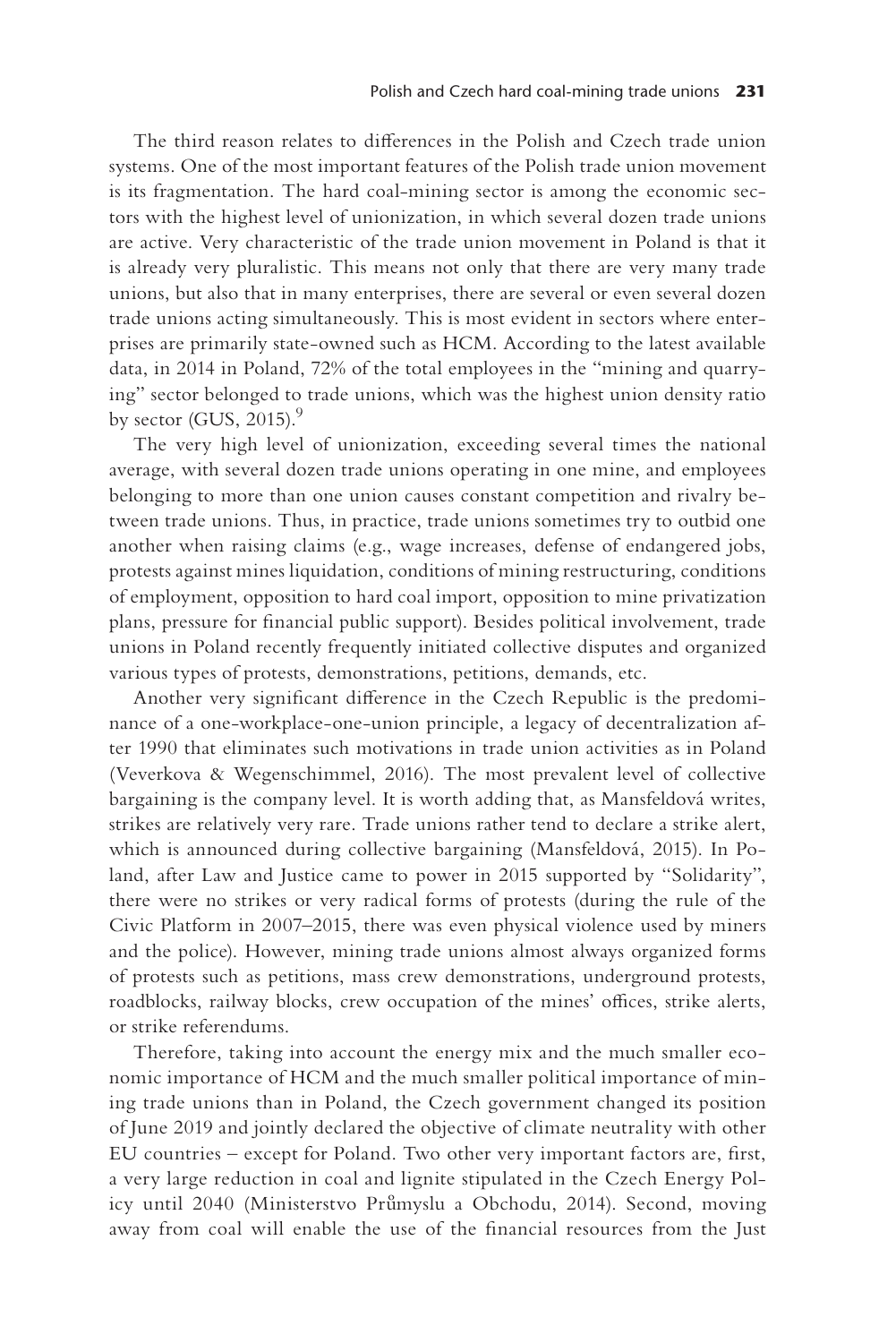Transformation Fund, the EU financial instrument supporting regions most affected by the transition toward climate neutrality. Hence, the Czech government considered that the political costs of opposing climate neutrality in the EU arena would be too high.

# **4 Conclusions**

The position of Polish and Czech HCM trade unions toward EU climate and energy policy is clearly negative. To justify their opposition, they refer to arguments that go beyond sectoral interests and aim to convey the impression that they also act in the interest of other social groups. Thus, they seek to 'publicize' their position rather than 'silencing' the issue and achieving their goals 'quietly'.

Despite the success of coal-mining organizations in fueling Poland's opposition to phasing out coal, the long-term prospects of this strategy are uncertain. Rising prices of energy produced from coal (a consequence of geological conditions and the EU regulations), together with falling prices of renewable energy, may decrease the importance of coal as an energy resource. This process has been going on in Poland (and Europe) for several decades, and the pressure of mining trade unions may slow it down, but it is not able to stop it.

Altogether, several factors explain the differential clout of mining trade unions on governmental policy. In Poland, there are many more member-strong unions; they have relatively large resources at their disposal; and, importantly, they compete strongly with each other, which promotes the radicalization of their demands and tools used to achieve objectives (strikes or even violence). The political calendar and elections (to local governments, the European Parliament, national parliament, presidential elections), which were held in Poland in 2018–2020, were also very important. For example, in the 2020 Polish presidential election, the difference in the second round between Andrzej Duda – openly supported by the trade union "Solidarity" – and the opposition candidate Rafał Trzaskowski was only about 422,000, which is almost exactly the number of people estimated employed in mining and sectors directly related to it. Taking into account the energy mix, the Czech Republic may consider it easier to give up energy produced from hard coal, and the social and political effects would be much smaller.

Finally, one cannot neglect the current impact of coronavirus on the sector. High infection rates among coal-miners have turned the traditional mining regions into national epicenters of the pandemic. Resulting short- and long-term health issues may not only weaken the practical organizational capacity of mining unions but also shed further doubt on the sector's viability in the future. This unexpected calamity may further facilitate the decline of the sector not only in the Czech Republic but also in Poland despite the many factors outlined above that have stalled its downsizing.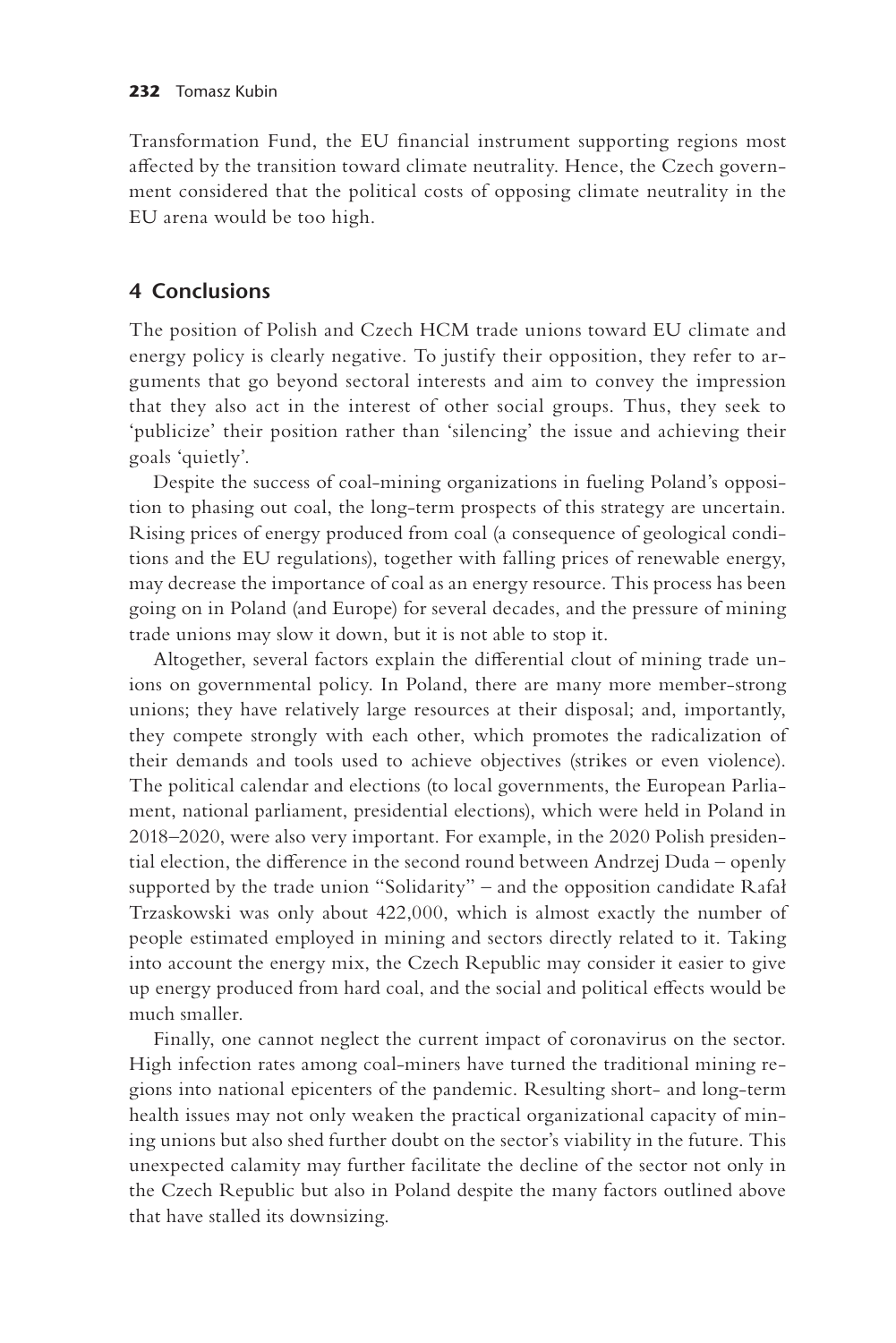# <span id="page-17-0"></span>**Notes**

- [1](#page-1-0) Detailed solutions were included in secondary legal acts: Directive 2009/28/EC, Decision  $406/2009/EC$  and Directive  $2009/29/EC$ .
- [2](#page-4-0) [https://www.eurofound.europa.eu/pl/country/poland#actors-and-institutions](https://www.eurofound.europa.eu) (26 December 2019).
- 3 As Vevekova and Wegenschimmel (2016) note, according to CMKOS, which does not keep ex-act records on the number of members. Myant (2010, p. 891) writes that

the figure cannot be calculated with precision partly because of uncertainty over the exact level of union membership [...] and partly because unions generally retained pensioners as members and these were often not counted separately. The number of pensioners varied enormously between unions, but often exceeded 20% of total membership.

- [4](#page-7-0) Jan Sábel president OS PHGN, Jaromír Franta president SCO/CCG (Sdružení odborových organizací/Czech Coal Group) Jaromír Pytlík - president SHO OKD (Sdružení hornických odborů, Association of Mining Unions in OKD).
- [5](#page-10-0) Only three very small hard coal mines in Poland are 100% private property: Przedsiębiorstwo Górnicze Silesia Sp. z o.o., Zakład Górniczy Siltech Sp. z o.o. and Eko-Plus Sp. z o.o.
- [6](#page-12-0) [https://www.slaskibiznes.pl/wiadomosci, firmy-okologornicze-blagaja-o-pomoc](https://www.slaskibiznes.pl)czy-plan-sasina-to-fikcja, wia5-1-3235.html (22 July 2020). [http://www.solidarnosckatowice.pl/pl-PL/przemysl\\_okologorniczy\\_potrzebuje\\_](http://www.solidarnosckatowice.pl) wsparcia.html(22 July 2020).<br>7 Boj s klimatickou změnou bude Česko stát biliony korun, zapojit se ale musí celý svět,
- 02 December 2019.

[https://www.osphgn.cz/clanky/aktuality/boj-s-klimatickou-zmenou-bude-cesko](https://www.osphgn.cz) stat-biliony-korun--zapojit-se-ale-musi-cely-svet.html (21 December 2019).

- [8](#page-13-0) In February 2020, owners of the Ostrołęka power plant decided to suspend construction of the C unit.
- [9](#page-15-0) In the biggest hard coal-mining company in Poland (and EU) Polish Mining Group (Polska Grupa Górnicza, PGG) around 43,000 people were employed at the end of 2017. In entities of the PGG Capital Group in 2017, there were 148 trade union organizations grouped in 24 trade unions, which included over 40,000 employees, meaning a unionization level of 93.1%. In numbers, the largest trade unions at PGG are: NSZZ Solidarnos' (24.5% of the total trade unions members in PGG), ZZG (15.4%), Sierpień 80" (14.8%), and Kadra (9.9%), Związek Zawodowy Ratowników Górniczych (5.4%), Związek Zawodowy Pracowników Dołowych (5.3%), other trade unions – 17.8% (PGG, 2017). In the second biggest mining company in Poland in terms of employment and hard coal extraction - Jastrzębie Coal Company (Jastrzębska Spółka Węglowa, JSW) - 28,268 people were employed at the end of 2018. At JSW, 125 trade union organizations operated, with 31,739 members. The number of trade union members is higher than the number of JSW employees because each employee may belong to more than one trade union. This meant that the union density rate at JSW was 119.9% (JSW, 2018). In 2018, the hard coal-mining company in the Lublin Basin - Lublin Coal "Bogdanka" Capital Group (Lubelski Węgiel Bogdanka, LW "Bogdanka") employed 5,420 people, and six trade unions operated in it, with 3,319 members, which meant that the union density ratio was 70% (LW Bogdanka, 2018).

# **References**

Act 167/2016, Nařízení vlády ze dne 11. května 2016 o příspěvku ke zmírnění sociálních dopadů *souvisejících s restrukturalizací a útlumem cˇinnosti právnických osob v insolvenci zabývajících se teˇžbou cˇerného uhlí. Sbírka zákonuº cˇ. 167/2016 Sb*.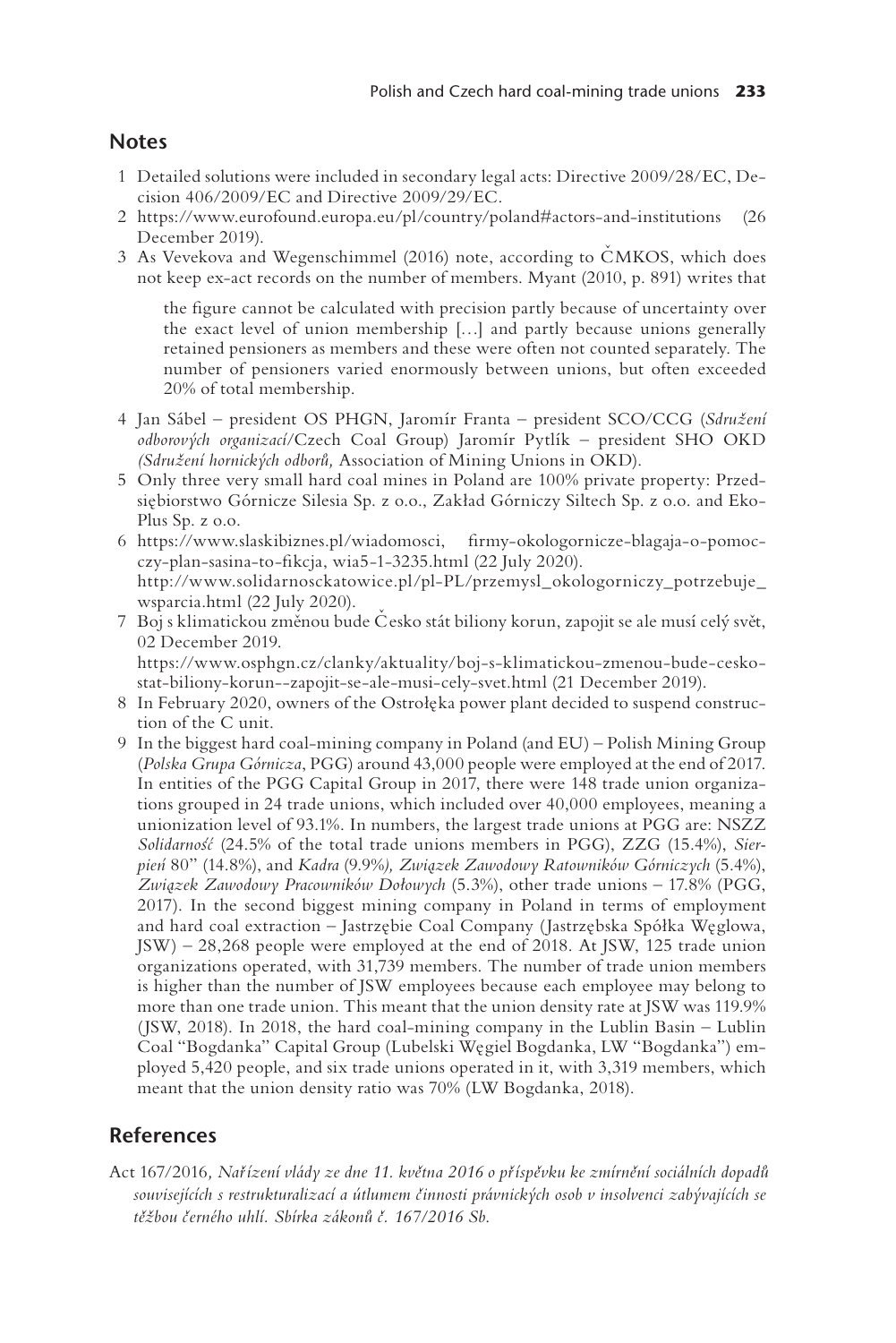- Agora Energiewende & Sandbag. (2020). The European power sector in 2018. [https://](https://www.agora-energiewende.de/en/publications/the-european-power-sector-in-2018/(Accessed) [www.agora-energiewende.de/en/publications/the-european-power-sector-in-2018/](https://www.agora-energiewende.de/en/publications/the-european-power-sector-in-2018/(Accessed)  (Accessed 15 July 2020).
- Alves Dias, P. et al. (2018). *EU coal regions: Opportunities and challenges ahead*. Luxembourg. [doi: 10.2760/064809](https://doi.org/doi:10.2760/064809)
- Beyers, J., Eising, R., & Maloney, W. (2008). Conclusion: Embedding interest group research. *West European Politics, 31*(6). [doi: 10.1080/01402380802372696](https://doi.org/doi:10.1080/01402380802372696)
- Bruha, J., Ionascu, D. & Jeong, B. (2005). Organized labor and restructuring: Coal mines in the Czech Republic and Romania. *William Davidson Institute Working Paper Number 773*. [doi: 10.2139/ssrn.729365](https://doi.org/doi:10.2139/ssrn.729365)
- Decision No 406/2009/EC of the European Parliament and of the Council of 23 April 2009 on the effort of Member States to reduce their greenhouse gas emissions to meet the Community's greenhouse gas emission reduction commitments up to 2020, *Official Journal of the European Union*, L 140.
- Directive 2009/28/EC of the European Parliament and of the Council of 23 April 2009 on the promotion of the use of energy from renewable sources and amending and subsequently repealing Directives 2001/77/EC and 2003/30/EC, *Official Journal of the European Union*, L 140.
- Drahokoupil, J. & Kahancová, M. (2017). Workers' participation in Czechia and Slovakia. *CELSI Discussion Paper*, (44), 1–[27. https://www.celsi.sk/media/discussion\\_](https://www.celsi.sk) [papers/DP44.p](https://www.celsi.sk)df
- Dür, A. (2008). Measuring interest group influence in the EU. *European Union Politics*, *9*(4), 559–576. [doi: 10.1177/1465116508095151](https://doi.org/doi:10.1177/1465116508095151)
- Dür, A. & de Bièvre, D. (2007). The question of interest group influence. *Journal of Public Policy*, *27*(1), 1–12. [doi: 10.1017/s0143814x07000591](https://doi.org/doi:10.1017/s0143814x07000591)
- Ekiert, G., Kubik, J., & Wenzel, M. (2017). Civil society and three dimensions of inequality in post-1989 Poland. *Comparative Politics*, *49*(3), 331–350. [doi: 10.5129/001041517820934230](https://doi.org/doi:10.5129/001041517820934230) Euracoal. (2005). *Coal industry across Europe 2005.*
- Euracoal. (2013). *Annual report 2013*.
- Euracoal. (2018). *Annual report 2018*.
- European Commission. (2018). *Communication from the commission. A modern budget for union that protects, empowers and defends. Multiannual financial framework 2021–2027*, COM(2018) 321 final, Brussels.
- 
- European Council. (2019). 12 December 2019. Conclusions, EUCO 29/19.<br>Franta, J. (2019). Franta: Česko ani Evropa planetu nezachrání. [https://www.osphgn.](https://www.osphgn.cz) [cz/clanky/aktuality/franta--cesko-ani-evropa-planetu-nezachrani.html](https://www.osphgn.cz) (Accessed 21 December 2020).
- GUS. (2015). Główny Urząd Statystyczny: Związki zawodowe w Polsce w 2014 r. Notatka in*formacyjna*, Warszawa, [https://stat.gov.pl/obszary-tematyczne/gospodarka-spoleczna](https://stat.gov.pl)[wolontariat/gospodarka-spoleczna-trzeci-sektor/zwiazki-zawodowe-w-polsce-w-](https://stat.gov.pl)[2014-r-, 10,1.html](https://stat.gov.pl) (Accessed 21 December 2020).
- Horváthová, B. & Dobbins, M. (2019). Organised interests in the energy sector: A comparative study of the influence of interest groups in Czechia and Hungary. *Politics and Governance*, *7*(1), 139–151. [doi: 10.17645/pag.v7i1.1784](https://doi.org/doi:10.17645/pag.v7i1.1784)
- JSW. (2018). *Sprawozdanie Zarza*˛*du z działalnos´ci Jastrze˛bskiej Spółki We˛glowej S.A. oraz Grupy Kapitałowej Jastrze˛bskiej Spółki We˛glowej S.A. za rok obrotowy zakon´czony.*
- Kaczorowski, P. & Gajewski, P. (2008). Górnictwo we˛gla kamiennego w Polsce w okresie transformacji. *Acta Universitatis Lodziensis. Folia Oeconomica,* 219.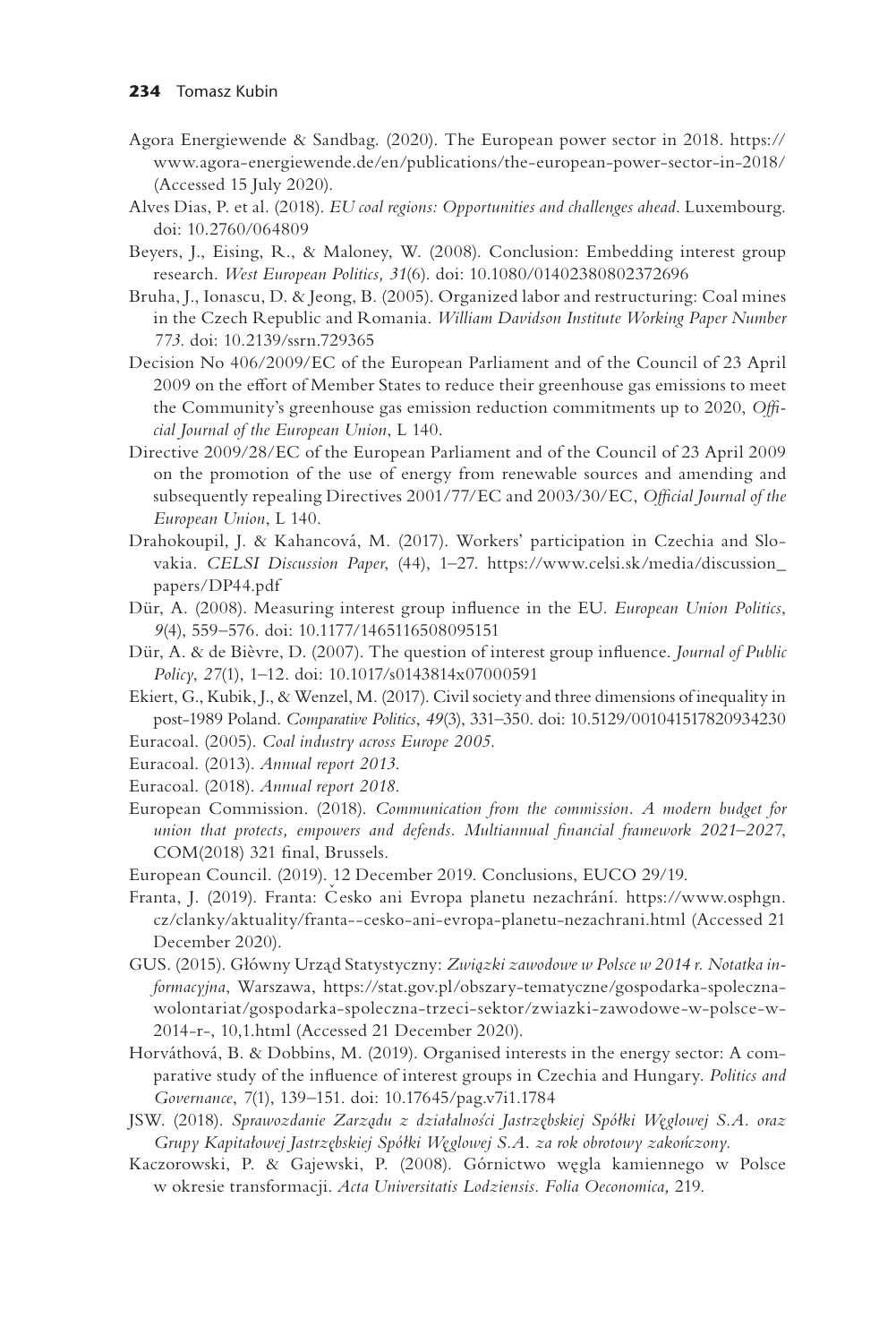- Kadra. (2015). Porozumienie Związków Zawodowych "Kadra", 340/2015/PZZ/DT, Katowice, 15 September 2015.
- Kadra. (2017a). Porozumienie Związków Zawodowych "Kadra", 187/2017/PZZ/DT, Katowice, 31 October 2017.
- Kadra. (2017b). Porozumienie Związków Zawodowych "Kadra", 23/2017/PZZ/DT, Katowice, 14 February 2017.
- Klüver, H. (2011). The contextual nature of lobbying: Explaining lobbying success in the European Union. *European Union Politics*, *12*(4), 483–506. [doi: 10.1177/](https://doi.org/doi:10.1177/1465116511413163) [1465116511413163](https://doi.org/doi:10.1177/1465116511413163)
- LW Bogdanka. (2018). *Sprawozdanie Zarza*˛*du z działalnos´ci LW Bogdanka S.A. oraz Grupy Kapitałowej LW Bogdanka za 2018*.
- Mahoney, C. (2007). Lobbying success in the United States and the European Union. *Journal of Public Policy*, *27*(1), 35–56. [doi: 10.1017/s0143814x07000608](https://doi.org/doi:10.1017/s0143814x07000608)
- Mansfeldová, Z. (2015). Between a rock and a hard place: Czech Trade Unions in domestic and European Arenas. In Ch. Landgraf, H. Pleines (Eds.), *Interest representation and Europeanization of trade unions from EU member states of the eastern enlargement*  (pp. 181–199). Stuttgart: ibidem-Verlag.
- Ministerstvo Průmyslu a Obchodu. (2014). *State energy policy of the Czech Republic*. Prague.
- Myant, M. (2010). Trade union influence in the Czech Republic since 1989. *Czech Sociological Review*, *46*(6), 889–912. [doi: 10.13060/00380288.2010.46.6.02](https://doi.org/doi:10.13060/00380288.2010.46.6.02)
- NSZZ Solidarność. (2014). NSZZ "Solidarność", Region Sląsko-Dąbrowski, Sekretariat Górnictwa i Energetyki, Katowice, 17 March 2014.
- NSZZ *Solidarnos´c´.* (2016). NSZZ "Solidarnos´c´", Sekcja Krajowa Górnictwa We˛gla Kamiennego, Katowice, 07 September 2016.
- NSZZ Solidarność. (2019a). Krajowa Sekcja GWK NSZZ "Solidarność", Petycja z 21 January 2019.
- NSZZ *Solidarnos´c´.* (2019b). *Stanowisko Zarza*˛*du Regionu S´la*˛*sko-Da*˛*browskiego NSZZ Solidarnos´c´ z dnia 25 czerwca 2019 r. w sprawie odrzucenia przez rza*˛*d RP kolejnego zaostrzenia polityki klimatyczno-energetycznej Unii Europejskiej*.
- Orach, K., Schlüter, M., & Österblom, H. (2017). Tracing a pathway to success: How competing interest groups influenced the 2013 EU common fisheries policy reform. *Environmental Science & Policy*, *76*, 90–102. [doi: 10.1016/j.envsci.2017.06.010](https://doi.org/doi:10.1016/j.envsci.2017.06.010)
- OS PHGN. (2012). Program OS PHGN na léta 2012–2016. [https://www.osphgn.cz/](https://www.osphgn.cz) [clanky/dokumenty/ \(](https://www.osphgn.cz)Accessed 15 April 2020)
- OS PHGN. (2016a). Program OS PHGN na léta 2016–2020. [https://www.osphgn.cz/](https://www.osphgn.cz) [clanky/dokumenty/ \(](https://www.osphgn.cz)Accessed 15 April 2020)
- OS PHGN. (2016b). Výzva delegátů VIII sjezdu Odborového svazu pracovníků hornictví, geologie a naftového průmyslu. https://www.osphgn.cz/clanky/dokumenty/ (Accessed 15 April 2020).
- *PGG.* (2017). *Sprawozdanie na temat informacji niefinansowych Grupy Kapitałowej Polskiej Grupy Górniczej S.A za 2017 rok*.
- Popp, R. (2019). *A just transition of European coal regions. Assessing stakeholder positions towards the transition away from coal*, E3G Briefing Paper, January.
- Pytlik, J. (2016). Prioritou by mělo být zachování pracovních míst v OKD. [https://www.](https://www.osphgn.cz) [osphgn.cz/clanky/aktuality/j.-pytlik--prioritou-by-melo-byt-zachovani-pracovnich](https://www.osphgn.cz)[mist-v-okd.html](https://www.osphgn.cz) (Accessed 21 December 2020).
- Rečková, D., Rečka, L., & Ščasný, M. (2017). *Coal transition in the Czech Republic*, IDDRI and Climate Strategies.